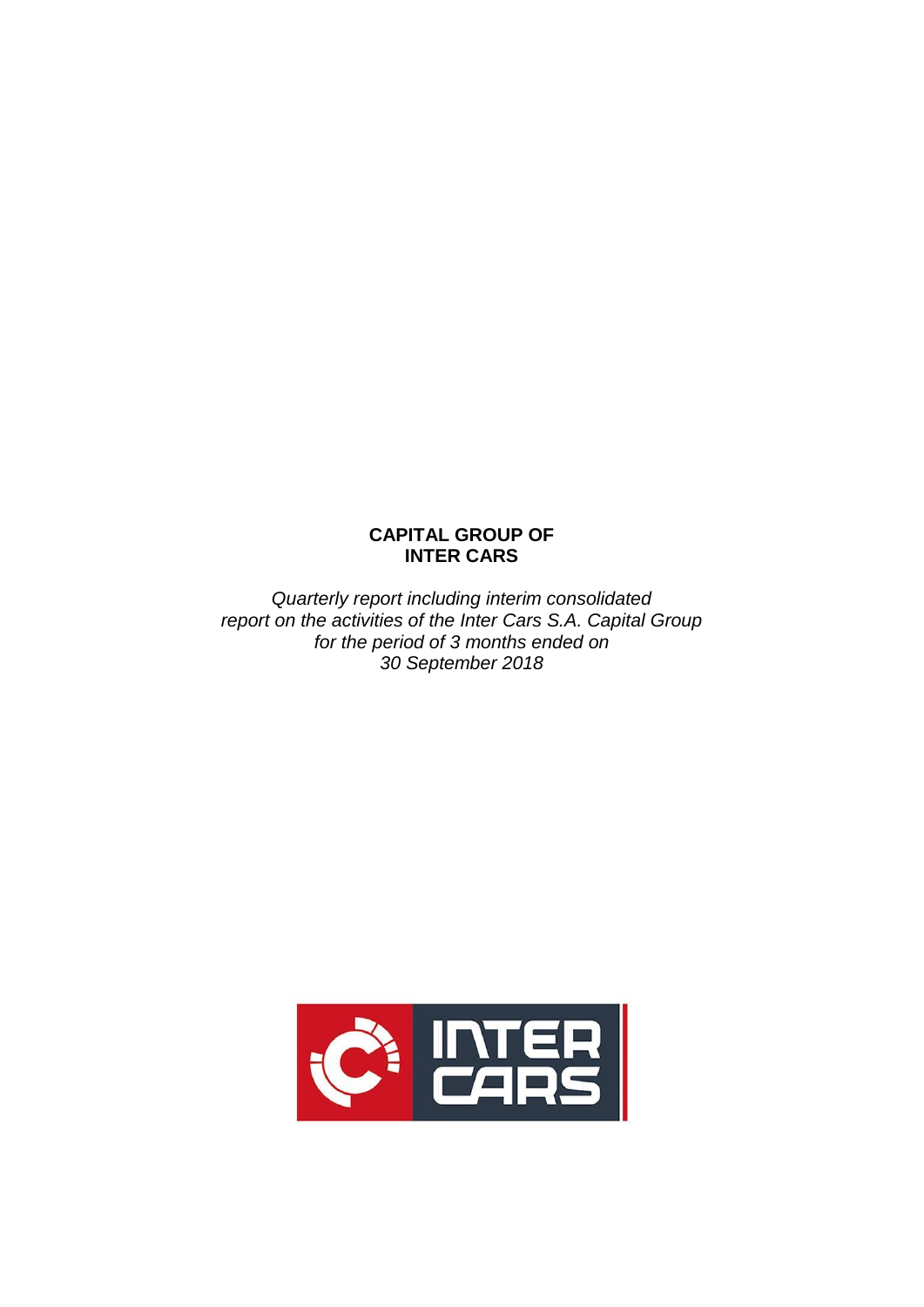

| INTERIM CONDENSED CONSOLIDATED FINANCIAL STATEMENTS OF THE INTER CARS GROUP4                                                                                                                                           |  |  |  |  |  |  |
|------------------------------------------------------------------------------------------------------------------------------------------------------------------------------------------------------------------------|--|--|--|--|--|--|
|                                                                                                                                                                                                                        |  |  |  |  |  |  |
|                                                                                                                                                                                                                        |  |  |  |  |  |  |
|                                                                                                                                                                                                                        |  |  |  |  |  |  |
|                                                                                                                                                                                                                        |  |  |  |  |  |  |
| Explanatory notes to the interim condensed financial statements for the period of 3 months ended on 30                                                                                                                 |  |  |  |  |  |  |
|                                                                                                                                                                                                                        |  |  |  |  |  |  |
|                                                                                                                                                                                                                        |  |  |  |  |  |  |
|                                                                                                                                                                                                                        |  |  |  |  |  |  |
|                                                                                                                                                                                                                        |  |  |  |  |  |  |
|                                                                                                                                                                                                                        |  |  |  |  |  |  |
|                                                                                                                                                                                                                        |  |  |  |  |  |  |
| OTHER INFORMATION ON THE ACTIVITIES OF THE INTER CARS CAPITAL GROUP 17                                                                                                                                                 |  |  |  |  |  |  |
| 1. Summary of activities and consolidated and separate financial results for three quarters 201817                                                                                                                     |  |  |  |  |  |  |
| 2. Factors and events of a non-recurring nature having a material bearing on the financial result, and a<br>description of the Company's material achievements and failures along with a list of related key events 20 |  |  |  |  |  |  |
|                                                                                                                                                                                                                        |  |  |  |  |  |  |
|                                                                                                                                                                                                                        |  |  |  |  |  |  |
|                                                                                                                                                                                                                        |  |  |  |  |  |  |
|                                                                                                                                                                                                                        |  |  |  |  |  |  |
|                                                                                                                                                                                                                        |  |  |  |  |  |  |
|                                                                                                                                                                                                                        |  |  |  |  |  |  |
|                                                                                                                                                                                                                        |  |  |  |  |  |  |
| 9. The Management Board's standpoint on the feasibility of meeting the previously published forecasts of                                                                                                               |  |  |  |  |  |  |
| 10. The list of shareholders holding at least 5% of the total number of the votes as at the dateof release of                                                                                                          |  |  |  |  |  |  |
| 11. Changes in the number of shares and rights to shares (options) in Inter Cars S.A. held by the<br>Company's management and supervisory personnel since the publication of the most recent quarterly                 |  |  |  |  |  |  |
|                                                                                                                                                                                                                        |  |  |  |  |  |  |
|                                                                                                                                                                                                                        |  |  |  |  |  |  |
| 14. Other information which the Company deems relevant for the assessment of its personnel, assets,<br>financial position and financial result or changes in any of the foregoing, and for the assessment of the       |  |  |  |  |  |  |
| 15. Events subsequent to the balance sheet day as at which the report was prepared which may have a                                                                                                                    |  |  |  |  |  |  |
| 16.Information on material transactions with related entities concluded on terms other than at arm's                                                                                                                   |  |  |  |  |  |  |
| 17. Factors which in the Company's opinion will affect its financial results in the period covering at least the                                                                                                       |  |  |  |  |  |  |
| INTERIM CONDENSED SEPARATE FINANCIAL STATEMENTS OF INTER CARS S.A. FOR THE                                                                                                                                             |  |  |  |  |  |  |
|                                                                                                                                                                                                                        |  |  |  |  |  |  |
|                                                                                                                                                                                                                        |  |  |  |  |  |  |
|                                                                                                                                                                                                                        |  |  |  |  |  |  |
|                                                                                                                                                                                                                        |  |  |  |  |  |  |
|                                                                                                                                                                                                                        |  |  |  |  |  |  |
| 3. Transactions with related entities in the condensed standalone financial statements31                                                                                                                               |  |  |  |  |  |  |
|                                                                                                                                                                                                                        |  |  |  |  |  |  |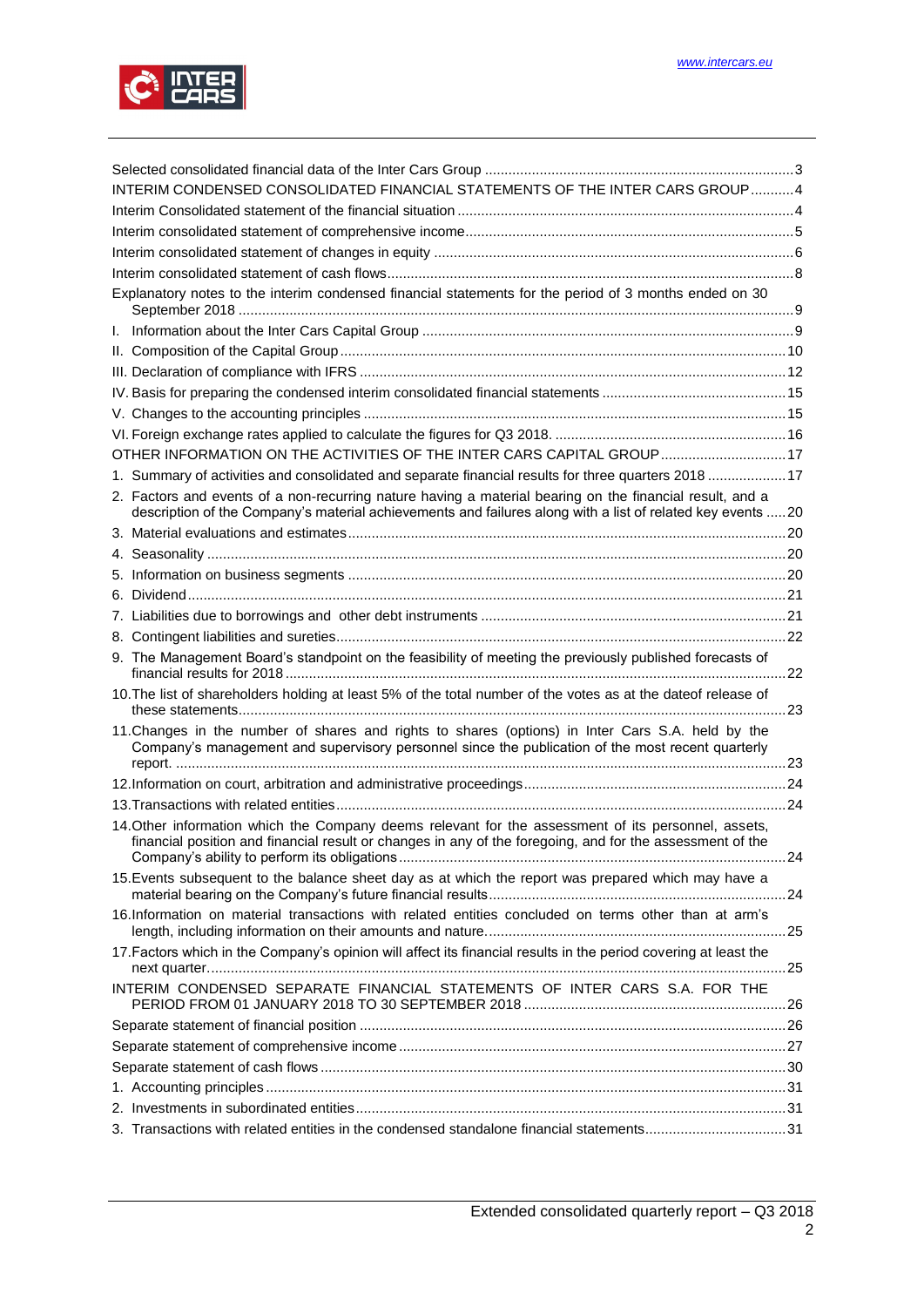

## <span id="page-2-0"></span>**Selected consolidated financial data of the Inter Cars Group**

|                                                                 | for the period of 9 months ended on 30 September |                              |            |            |  |
|-----------------------------------------------------------------|--------------------------------------------------|------------------------------|------------|------------|--|
|                                                                 | 2018                                             | 2017                         | 2018       | 2017       |  |
|                                                                 | in thousand<br><b>PLN</b>                        | in<br>thousand<br><b>PLN</b> | EUR '000   | EUR '000   |  |
| Information on growth and profits                               |                                                  |                              |            |            |  |
| Sales revenue                                                   | 5,822,322                                        | 5,002,260                    | 1,368,831  | 1,175,177  |  |
| Sales margin                                                    | 29.7%                                            | 30.1%                        |            |            |  |
| <b>EBITDA</b>                                                   | 304,963                                          | 278,106                      |            | 65,335     |  |
| EBITDA as percentage of sales                                   | 5.2%                                             | 5.6%                         |            |            |  |
| EBITDA (for 12 consecutive months)                              | 386,841                                          | 375,458                      |            | 88,206     |  |
| Net debt / EBITDA                                               | 3.29                                             | 3.09                         |            |            |  |
| Basic earnings per share (PLN)                                  | 12.73                                            | 11.88                        | 2.99       | 2.79       |  |
| Diluted earnings per share (PLN)                                | 12.73                                            | 11.88                        | 2.99       | 2.79       |  |
| Operating profit                                                | 249,241                                          | 228,946                      | 58,597     | 53,786     |  |
| Net profit                                                      | 180,389                                          | 168,351                      | 42,410     | 39,551     |  |
| <b>Cash flows</b>                                               |                                                  |                              |            |            |  |
| Operating cash flows                                            | (82, 812)                                        | (106, 706)                   | (19, 469)  | (25,068)   |  |
| Investing cash flows                                            | (73,078)                                         | (70, 725)                    | (17, 181)  | (16, 615)  |  |
| Financing cash flows                                            | 124,412                                          | 196,292                      | 29,249     | 46,115     |  |
| <b>Employment and branches</b>                                  |                                                  |                              |            |            |  |
| Employees                                                       |                                                  |                              |            |            |  |
| Parent company                                                  | 551                                              | 451                          |            |            |  |
| Subsidiaries                                                    | 2,818                                            | 2,387                        |            |            |  |
| <b>Branches</b>                                                 |                                                  |                              |            |            |  |
| Parent company                                                  | 251                                              | 240                          |            |            |  |
| Subsidiaries                                                    | 294                                              | 258                          |            |            |  |
| total                                                           | 545                                              | 498                          |            |            |  |
|                                                                 | As at                                            |                              | As at      |            |  |
|                                                                 | 30/09/2018 31.12.2017                            |                              | 30/09/2018 | 31.12.2017 |  |
| Consolidated statement of the financial situation               | in thousand<br><b>PLN</b>                        | in.<br>thousand<br>PLN       | EUR '000   | EUR '000   |  |
| Cash and cash equivalents                                       | 129,437                                          | 160,915                      | 30,303     | 38,580     |  |
| Balance sheet total                                             | 4,139,260                                        | 3,402,978                    | 969,064    | 815,886    |  |
| Loans, borrowings and finance lease                             | 1,401,643                                        | 1,222,551                    | 328,146    | 293,114    |  |
| Equity attributable to the shareholders of the parent<br>entity | 1,785,933                                        | 1,616,028                    | 418,114    | 387,453    |  |

The following exchange rates were applied to calculate selected financial data in EUR:

- for balance sheet items the National Bank of Poland exchange rate of 30 September 2018 1 EUR = PLN 4.2714, and the National Bank of Poland exchange rate of 31 December 2017 – 1 EUR = PLN 4.1709
- for the profit and loss account and cash flow items the National Bank of Poland Exchange rate constituting the average National Bank of Poland exchange rate announced on the last day of each month of the 3 quarters of 2018 and 2017: 1 EUR = PLN 4.2535 and 1 EUR = PLN 4.2566.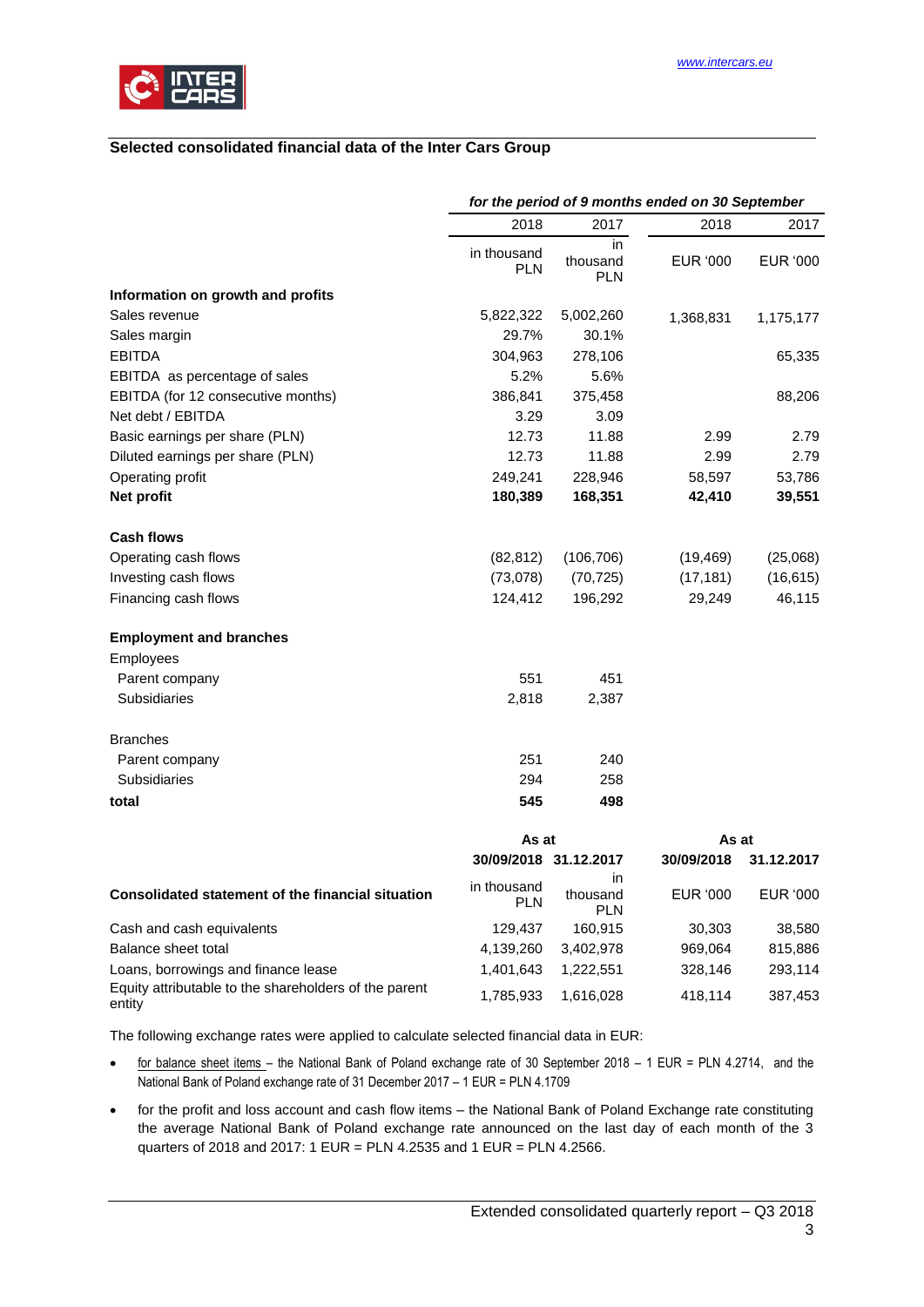

## <span id="page-3-0"></span>**INTERIM CONDENSED CONSOLIDATED FINANCIAL STATEMENTS OF THE INTER CARS GROUP**

## <span id="page-3-1"></span>**Interim Consolidated statement of the financial situation**

|                                               | 30/09/2018 | 31.12.2017 | 30/09/2017 |
|-----------------------------------------------|------------|------------|------------|
| (in thousand PLN)                             | (not       |            | (not       |
|                                               | audited)   |            | audited)   |
| <b>ASSETS</b>                                 |            |            |            |
| <b>Non-current assets</b>                     |            |            |            |
| Property, plant and equipment                 | 487,919    | 478,150    | 478,662    |
| Investment property                           | 21,530     | 21,530     | 22,103     |
| Intangible assets                             | 189,089    | 180,959    | 175,617    |
| Investments in associates                     | 924        | 924        | 2,973      |
| Investments available for sale                | 301        | 301        | 301        |
| Receivables                                   | 23,582     | 20,014     | 20,860     |
| Deferred tax assets                           | 16,256     | 24,145     | 25,743     |
|                                               | 739,601    | 726,023    | 726,259    |
| <b>Current assets</b>                         |            |            |            |
| Inventories                                   | 2,365,546  | 1,771,176  | 2,097,102  |
| Trade and other receivables                   | 901,757    | 739,360    | 790,119    |
| Income tax receivables                        | 2,919      | 5,504      | 12,407     |
| Cash and cash equivalents                     | 129,437    | 160,915    | 140,288    |
|                                               | 3,399,659  | 2,676,955  | 3,039,916  |
| <b>TOTAL ASSETS</b>                           | 4,139,260  | 3,402,978  | 3,766,175  |
| <b>LIABILITIES</b>                            |            |            |            |
| Share capital                                 | 28,336     | 28,336     | 28,336     |
| Share premium account                         | 259,530    | 259,530    | 259,530    |
| Supplementary capital                         | 967,357    | 832,483    | 831,574    |
| Other capital reserves                        | 19,030     | 19,030     | 10,458     |
| Foreign exchange gains /losses                | (26, 862)  | (26, 437)  | (15,991)   |
| Retained earnings                             | 538,542    | 503,086    | 464,490    |
| <b>Total equity</b>                           | 1,785,933  | 1,616,028  | 1,578,397  |
| <b>Long-term liabilities</b>                  |            |            |            |
| Loan, borrowing and finance lease liabilities | 657,564    | 658,384    | 658,428    |
| Other long-term liabilities                   | 4,806      | 3,116      | 2,778      |
| Deferred income tax provisions                | 10,167     | 25,497     | 15,279     |
|                                               | 672,537    | 686,997    | 676,485    |
| <b>Short-term liabilities</b>                 |            |            |            |
| Trade and other liabilities                   | 873,217    | 490,304    | 818,057    |
| Loan, borrowing and finance lease liabilities | 744,079    | 564,167    | 644,745    |
| Liabilities of the reverse factoring          |            |            |            |
| Employee benefits                             | 22,729     | 21,314     | 22,121     |
| Income tax liabilities                        | 40,765     | 24,168     | 26,370     |
|                                               | 1,680,790  | 1,099,953  | 1,511,293  |
| <b>TOTAL LIABILITIES</b>                      | 4,139,260  | 3,402,978  | 3,766,175  |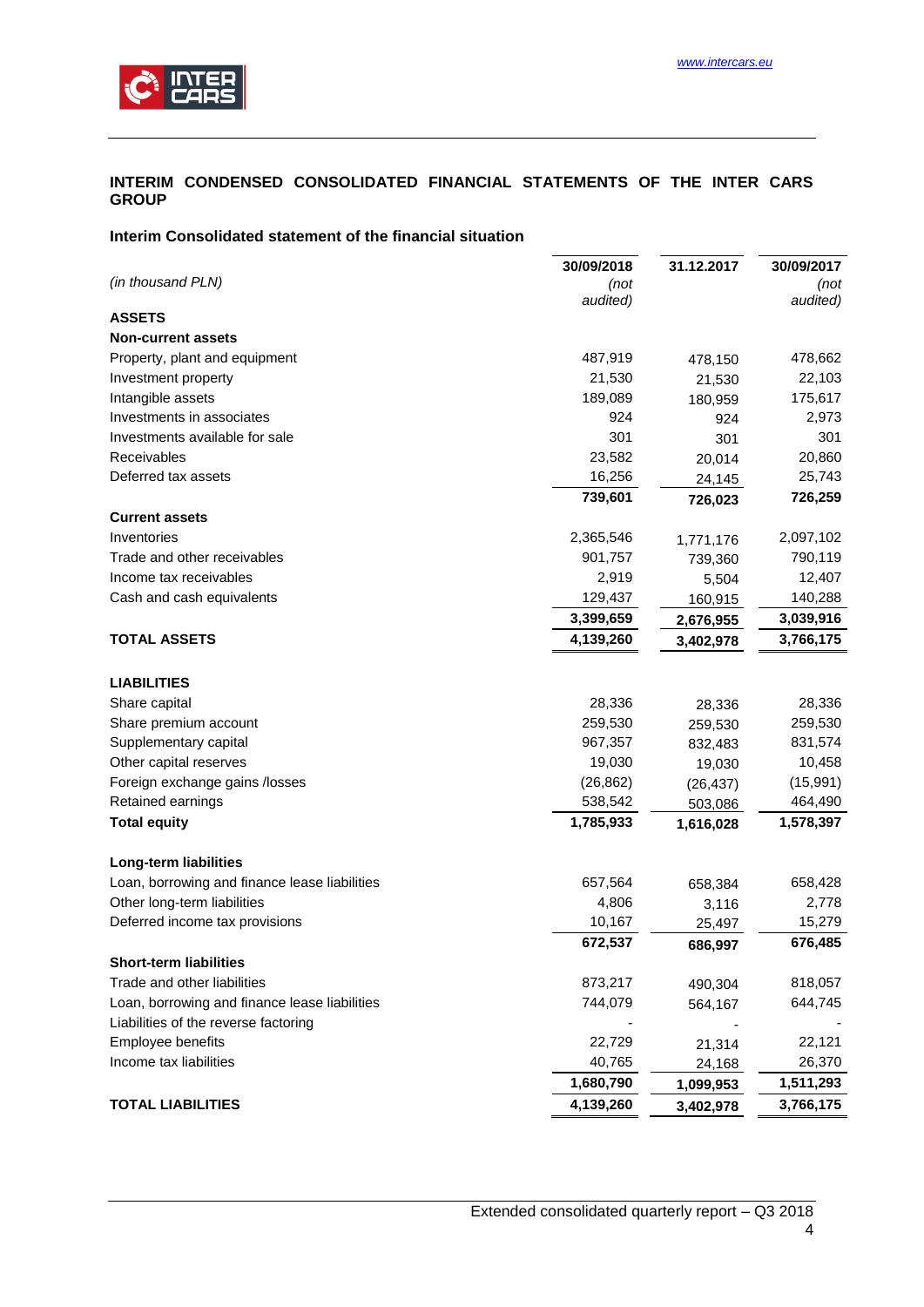

# <span id="page-4-0"></span>**Interim consolidated statement of comprehensive income**

| (in thousand PLN)                                               | for the period of 3 months<br>ended on |             | for the period of 9 months<br>ended on |             |  |
|-----------------------------------------------------------------|----------------------------------------|-------------|----------------------------------------|-------------|--|
|                                                                 | 30/09/2018                             | 30/09/2017  | 30/09/2018                             | 30/09/2017  |  |
| <b>Continued activity</b>                                       |                                        |             |                                        |             |  |
| Sales revenues                                                  | 2,035,656                              | 1,768,015   | 5,822,322                              | 4,986,862   |  |
| Cost of sales                                                   | (1,448,769)                            | (1,228,094) | (4,091,466)                            | (3,485,711) |  |
| <b>Gross profit on sales</b>                                    | 586,887                                | 539,921     | 1,730,856                              | 1,501,151   |  |
| Other operating revenues                                        | 28,762                                 | 6,691       | 37,119                                 | 20,750      |  |
| Selling cost, general and administrative expenses               | (289, 979)                             | (269, 380)  | (856, 563)                             | (740, 335)  |  |
| Distribution expenses                                           | (215, 209)                             | (188, 517)  | (624, 577)                             | (526, 626)  |  |
| Other operating costs                                           | (29, 355)                              | (5,688)     | (37, 594)                              | (25, 994)   |  |
| <b>Operating profit</b>                                         |                                        | 83,027      | 249,241                                | 228,946     |  |
| Financial income                                                | 693                                    | (3,767)     | 1,266                                  | 1,650       |  |
| Exchange differences                                            | 5,504                                  | 1,269       | (1,641)                                | 1,462       |  |
| Financial costs                                                 | (11, 248)                              | (10, 485)   | (32, 381)                              | (29, 721)   |  |
| <b>Profit before tax</b>                                        | 76,055                                 | 70,044      | 216,485                                | 202,337     |  |
| Income tax                                                      | (12, 214)                              | (10, 032)   | (36,096)                               | (33,986)    |  |
| Net profit                                                      | 63,841                                 | 60,012      | 180,389                                | 168,351     |  |
| <b>OTHER COMPREHENSIVE INCOME</b>                               |                                        |             |                                        |             |  |
| Foreign exchange gains /losses                                  | (7, 738)                               | 1,751       | (425)                                  | (3,903)     |  |
| Total other comprehensive income, net                           | (7, 738)                               | 1,751       | (425)                                  | (3,903)     |  |
| <b>COMPREHENSIVE INCOME</b>                                     | 56,103                                 | 61,763      | 179,964                                | 164,448     |  |
|                                                                 |                                        |             |                                        |             |  |
| Net profit attributable to:                                     |                                        |             |                                        |             |  |
| - the shareholders of the parent entity<br>- minority interests | 63,841                                 | 60,012      | 180,389                                | 168,351     |  |
|                                                                 | 63,841                                 | 60,012      | 180,389                                | 168,351     |  |
| Comprehensive income attributable to:                           |                                        |             |                                        |             |  |
| - the shareholders of the parent entity<br>- minority interests | 56,103                                 | 61,763      | 179,964                                | 164,448     |  |
|                                                                 | 56,103                                 | 61,763      | 179,964                                | 164,448     |  |
| Net profit                                                      | 63,841                                 | 60,012      | 180,389                                | 168,351     |  |
| Weighted-average number of ordinary shares                      | 14,168,100                             | 14,168,100  | 14,168,100                             | 14,168,100  |  |
| Earnings per ordinary share (in PLN)                            | 4.51                                   | 4.24        | 12.73                                  | 11.88       |  |
| Weighted-average diluted number of ordinary<br>shares           | 14,168,100                             | 14,168,100  | 14,168,100                             | 14,168,100  |  |
| Diluted earnings per ordinary share (in PLN)                    | 4.51                                   | 4.24        | 12.73                                  | 11.88       |  |

## 5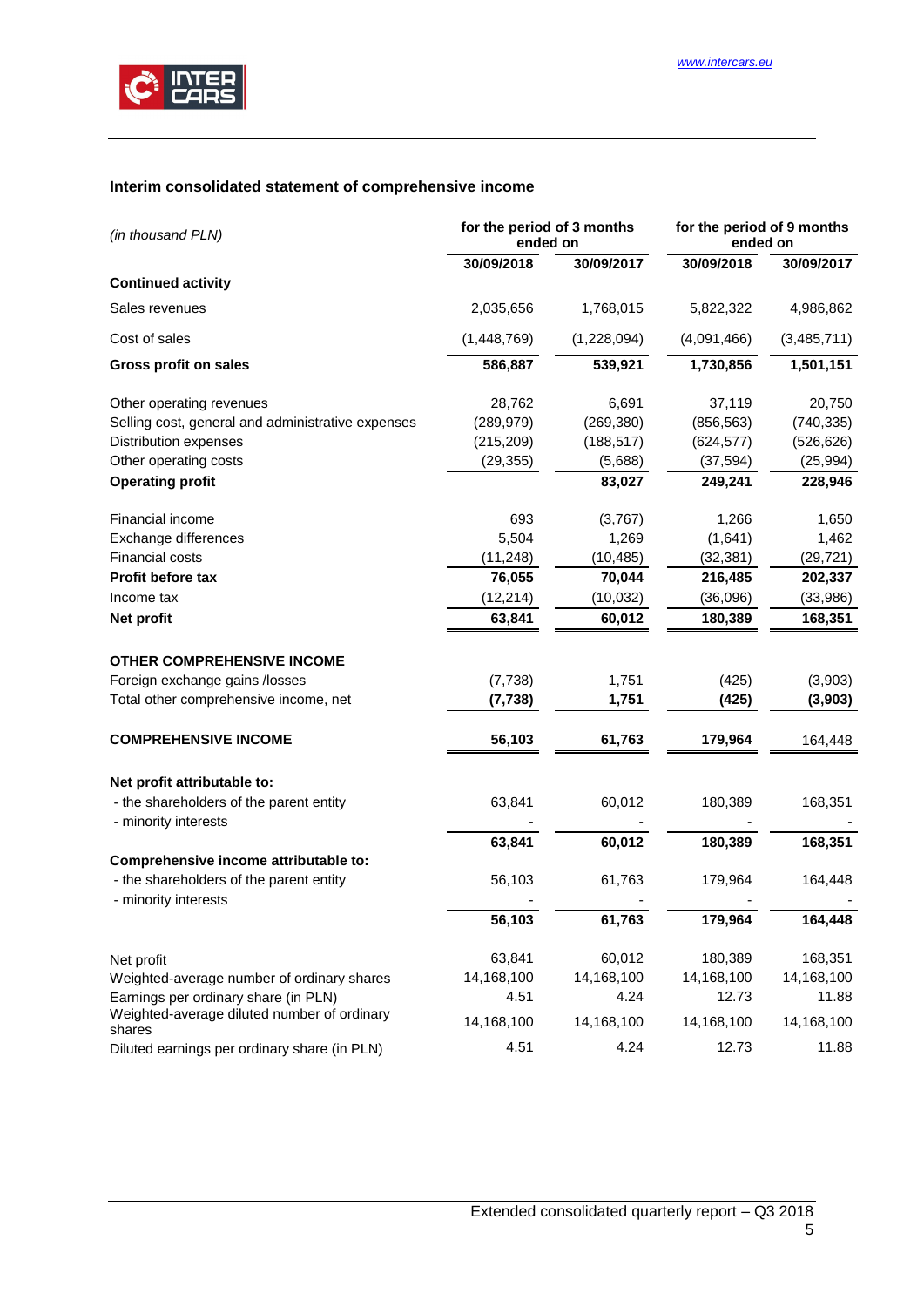

## **Interim consolidated statement of changes in equity**

## **for the period from 01 January 2018 to 30 September 2018** (not audited)

| (in thousand PLN)                                                                          | Share capital | Share premium<br>account | Supplementary<br>capital | Foreign exchange<br>gains /losses                       | Other capital<br>reserves | Retained earnings    | <b>Equity attributable</b><br>to the shareholders<br>of the parent entity |
|--------------------------------------------------------------------------------------------|---------------|--------------------------|--------------------------|---------------------------------------------------------|---------------------------|----------------------|---------------------------------------------------------------------------|
| As at 01 January 2018                                                                      | 28,336        | 259,530                  | 832,483                  | (26, 437)                                               | 19,030                    | 503,086              | 1,616,028                                                                 |
| Profit in the reporting period                                                             |               |                          |                          |                                                         |                           | 180,389              | 180,389                                                                   |
| Other comprehensive income<br>Foreign exchange gains /losses                               |               |                          |                          | (334)                                                   |                           |                      | (334)                                                                     |
| Total comprehensive income                                                                 |               |                          |                          | (334)                                                   |                           | 180,389              | 180,055                                                                   |
| <b>Transactions with shareholders</b><br>Distribution of prior period profit -<br>dividend |               |                          |                          |                                                         |                           | (10,059)             | (10, 059)                                                                 |
| Distribution of prior period profit -<br>allocation to reserve capitals                    |               |                          | 134,874                  |                                                         |                           | (134, 874)           |                                                                           |
| As at 30 September 2018 (not<br>audited)                                                   | 28,336        | 259,530                  | 967,357                  | (26, 771)                                               | 19,030                    | 538,542              | 1,786,024                                                                 |
| for the period from 01 January 2017 to 31 December 2017                                    |               |                          |                          |                                                         |                           |                      |                                                                           |
| (in thousand PLN)                                                                          | Share capital | Share premium<br>account | Supplementary<br>capital | Foreign<br>exchange gains<br>/losses in<br>subsidiaries | Other reserve<br>capitals | Retained<br>earnings | <b>Total equity</b>                                                       |

<span id="page-5-0"></span>

|                                                                                     |        |         |                          | subsidiaries |        |            |           |
|-------------------------------------------------------------------------------------|--------|---------|--------------------------|--------------|--------|------------|-----------|
| As at 01 January 2017                                                               | 28,336 | 259,530 | 731,510                  | (12,088)     | 10,458 | 406,262    | 1,424,008 |
| Profit in the reporting period                                                      |        |         |                          |              |        | 216,428    | 216,428   |
| Other comprehensive income                                                          |        |         |                          |              |        |            |           |
| Foreign exchange gains /losses in<br>subsidiaries                                   |        |         | $\overline{\phantom{0}}$ | (14, 349)    |        |            | (14, 349) |
| Total comprehensive income                                                          |        |         | $\,$                     | (14, 349)    |        | 216,428    | 202,079   |
| <b>Transactions with shareholders</b>                                               |        |         |                          |              |        |            |           |
| Distribution of prior period profit –<br>dividend                                   |        |         | $\overline{\phantom{0}}$ |              |        | (10,059)   | (10, 059) |
| Distribution of retained profits - transfer<br>to supplementary and reserve capital |        |         | 100.973                  |              | 8,572  | (109, 545) |           |
| As at 31 December 2017                                                              | 28,336 | 259,530 | 832,483                  | (26, 437)    | 19,030 | 503,086    | 1,616,028 |
|                                                                                     |        |         |                          |              |        |            |           |

Extended consolidated quarterly report – Q3 2018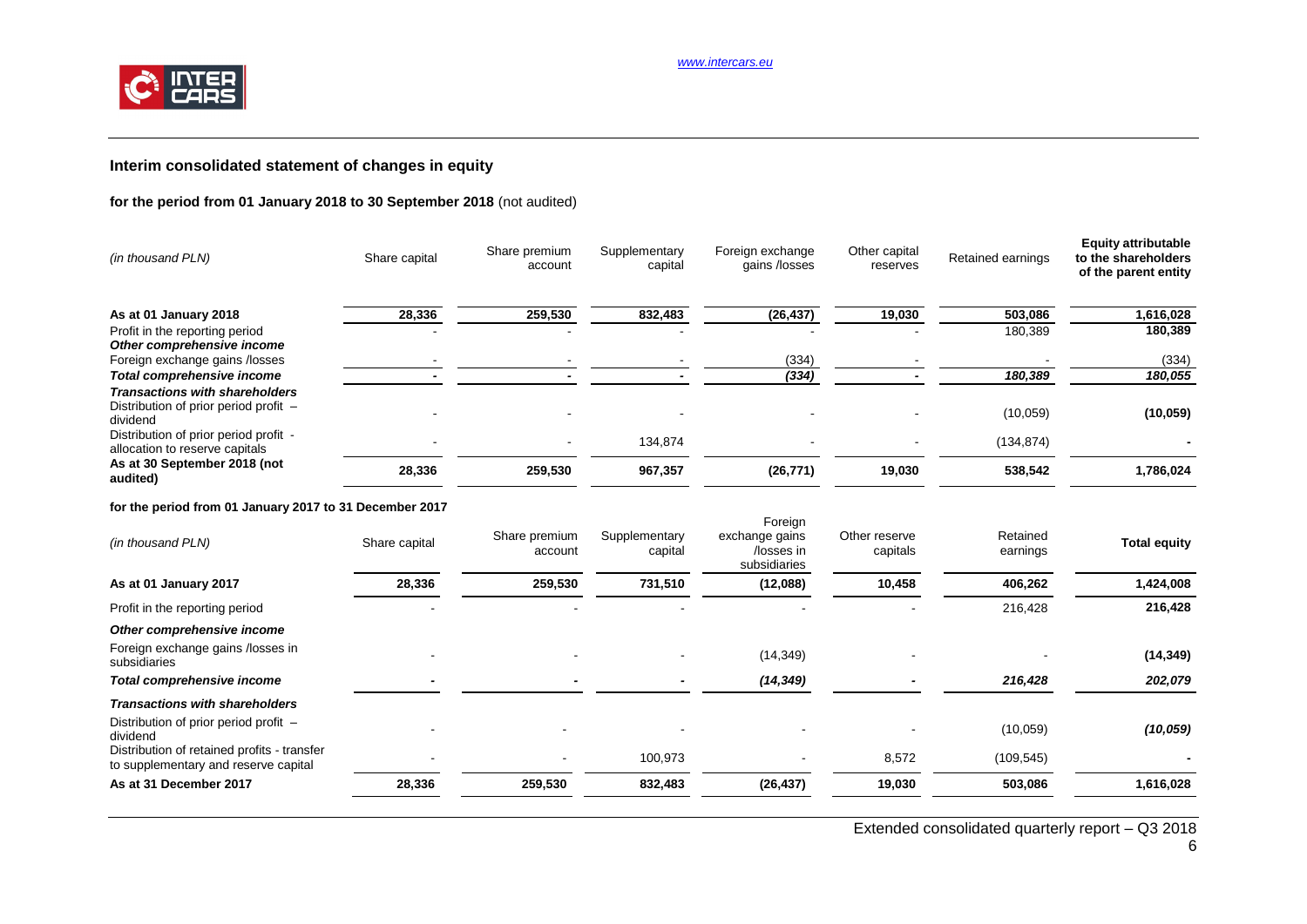

## *for the period from 01 January 2017 to 30 September 2017 (not audited)*

| (in thousand PLN)                                                                                                                                                           | Share<br>capital | Share<br>premium<br>account | Supplementary<br>capital | Foreign<br>exchange<br>gains /losses | Other<br>reserve<br>capitals | Retained<br>earnings   | <b>Equity</b><br>attributable to<br>the<br>shareholders<br>of the parent<br>entity | Non-<br>controlling<br>interest | <b>Total</b><br>equity |
|-----------------------------------------------------------------------------------------------------------------------------------------------------------------------------|------------------|-----------------------------|--------------------------|--------------------------------------|------------------------------|------------------------|------------------------------------------------------------------------------------|---------------------------------|------------------------|
| As at 01 January 2017                                                                                                                                                       | 28,336           | 259,530                     | 731,510                  | (12,088)                             | 10,458                       | 406,262                | 1,205,878                                                                          | $\blacksquare$                  | 1,205,878              |
| <b>Statement of</b><br>comprehensive income<br>Net profit in the reporting<br>period                                                                                        |                  |                             |                          |                                      |                              | 168,351                | 168,351                                                                            |                                 | 168,351                |
| Other comprehensive<br>income<br>Foreign exchange gains<br>/losses                                                                                                          |                  |                             |                          | (3,903)                              |                              |                        | (3,903)                                                                            |                                 | (3,903)                |
| <b>Total comprehensive</b><br>income                                                                                                                                        |                  |                             |                          | (3, 903)                             |                              | 168,350                | 164,447                                                                            |                                 | 164,447                |
| <b>Transactions with</b><br>shareholders<br>Distribution of prior period<br>profit - dividend<br>Distribution of prior period<br>profit - allocation to reserve<br>capitals |                  |                             | 100,064                  |                                      | $\blacksquare$               | (10,059)<br>(100, 064) | (10, 059)                                                                          |                                 | (10, 059)              |
| As at 30 September 2017<br>(not audited)                                                                                                                                    | 28,336           | 259,530                     | 831,574                  | (15, 991)                            | 10,458                       | 464,490                | 1,578,397                                                                          |                                 | 1,578,397              |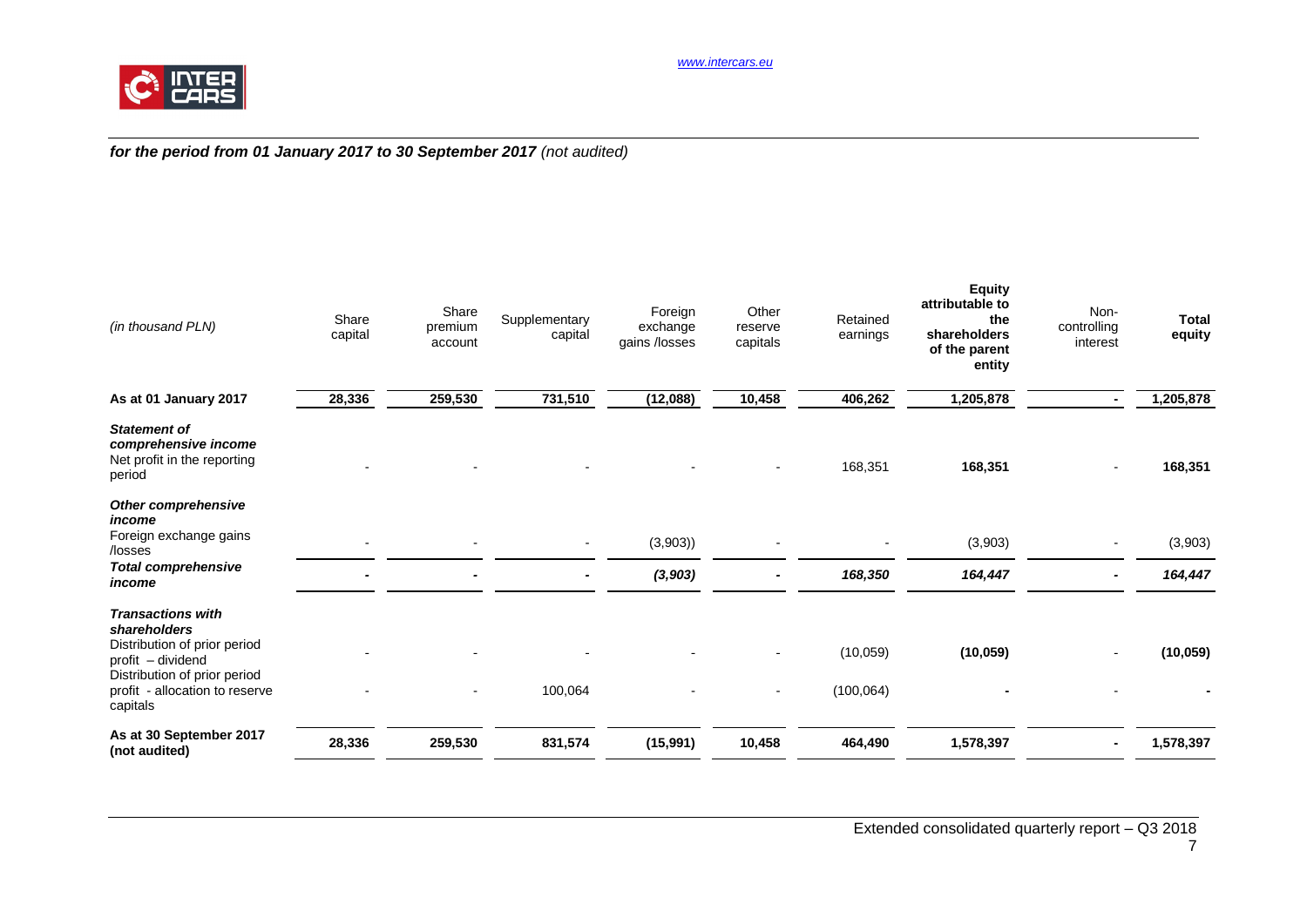

## <span id="page-7-0"></span>**Interim consolidated statement of cash flows**

| (in thousand PLN)                                                                                  | 01/01/2018<br>30/09/2018 | 01/01/2017<br>30/09/2017 |
|----------------------------------------------------------------------------------------------------|--------------------------|--------------------------|
| Cash flows from operating activities                                                               |                          |                          |
| Profit before tax                                                                                  | 216,485                  | 202,337                  |
| Adjustments:                                                                                       |                          |                          |
| Depreciation and amortization                                                                      | 55,722                   | 49,160                   |
| Foreign exchange gains /losses                                                                     | 4,531                    | (2,653)                  |
| (Profit) /loss on the sale of property, plant and equipment                                        | 4,758                    | 3,920                    |
| Net interest                                                                                       | 30,263                   | 25,971                   |
| Other adjustments, net                                                                             | (7, 355)                 | (9,769)                  |
| Operating profit before changes in the working capital                                             | 304,404                  | 268,966                  |
| Increase (decrease) in inventories                                                                 | (594, 370)               | (586, 983)               |
| Change in receivables                                                                              | (163, 411)               | (98, 676)                |
| Change in short-term liabilities                                                                   | 394,188                  | 337,246                  |
| Cash generated by operating activities                                                             | (58, 989)                | (79, 447)                |
| Corporate income tax paid                                                                          | (23, 823)                | (27, 259)                |
| Net cash from operating activities                                                                 | (82, 812)                | (106,706)                |
| Cash flow from investing activities                                                                |                          |                          |
|                                                                                                    |                          |                          |
| Proceeds from the sale of intangible assets, investment<br>property, property, plant and equipment | 811                      | 3,487                    |
| Acquisition of intangible assets, investment property, and                                         | (71, 860)                | (73, 622)                |
| property, plant and equipment<br>Repayment of loans granted                                        | 1,051                    | 1,341                    |
| Cost of acquisition of shares in other entities                                                    |                          | (1,273)                  |
| Loans granted                                                                                      | (3,754)                  | (750)                    |
| Interest received                                                                                  | 674                      | 92                       |
| Net cash from investing activities                                                                 | (73, 078)                | (70, 725)                |
| Cash flow from financing activities                                                                |                          |                          |
| (repayments) / proceeds from loans and lease                                                       | 170,188                  | 337,182                  |
| Financial lease contracts liabilities                                                              | (3,004)                  | (4,904)                  |
| Interest paid                                                                                      | (29, 713)                | (24, 927)                |
| Dividend paid                                                                                      | (10, 059)                | (10, 059)                |
| Payment of the reverse factoring                                                                   |                          | (101,000)                |
| Net cash from financing activities                                                                 | 124,412                  | 196,292                  |
| Net change in cash and cash equivalents                                                            | (31, 478)                | 18,862                   |
| Cash and cash equivalents at the beginning of the period                                           | 160,915                  | 121,426                  |
|                                                                                                    |                          |                          |
| Cash and cash equivalents at the end of the period                                                 | 129,437                  | 140,288                  |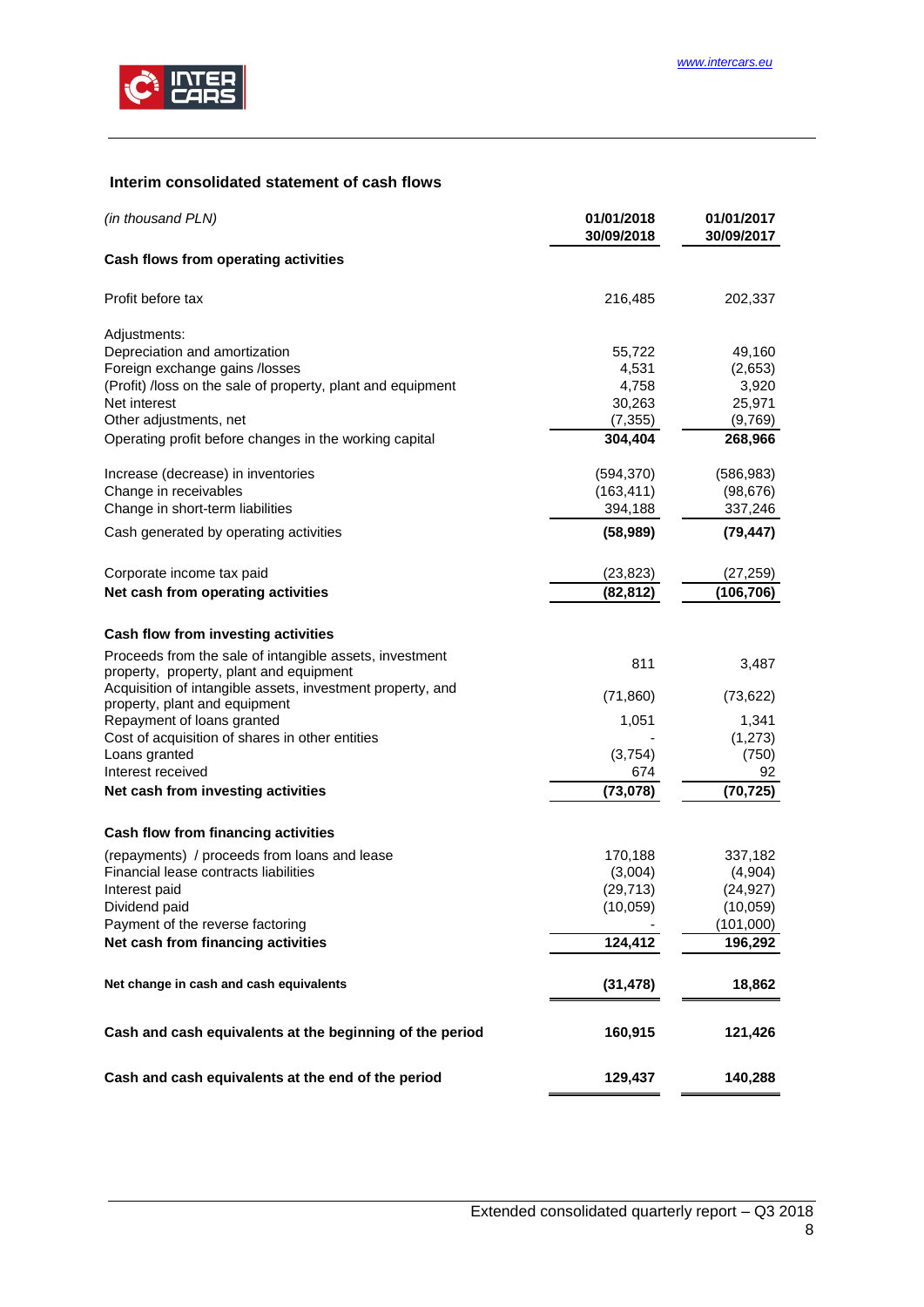

<span id="page-8-0"></span>**Explanatory notes to the interim condensed financial statements for the period of 3 months ended on 30 September 2018**

#### <span id="page-8-1"></span>**I. Information about the Inter Cars Capital Group**

#### **Scope of activities**

The principal activities of Grupa Kapitałowa Inter Cars Spółka Akcyjna (hereinafter referred to as "the Group," "the Inter Cars Capital Group," the Inter Cars Group") are import and distribution of spare parts for passenger cars and commercial vehicles. The parent company in the Group is Inter Cars S.A. Company ("the Company", "the parent entity").

#### **Registered seat– the parent entity**

Inter Cars S.A. ul. Powsińska 64 02-903 Warsaw Poland *Central Warehouse:* Europejskie Centrum Logistyczne (European Logistics Centre) Ul. Swobodnia 35 05-170 Zakroczym

## **Contact and administrative details**

The Company has been entered into the Register of Companies of the National Court Register kept by the District Court for the capital city of Warsaw, in Warsaw, XII Commercial Department of the National Court Register, under the following number:

KRS 0000008734 NIP 1181452946 Regon 014992887 tel. (+48-22) 714 19 16 fax. (+48-22) 714 19 18 bzarzadu@intercars.eu relacje.inwestorskie@intercars.eu www.intercars.com.pl

#### **Supervisory Board**

Andrzej Oliszewski, President Piotr Płoszajski Tomasz Rusak Michał Marczak Jacek Klimczak

#### **Management Board (as at the date of approval of the financial statements)**

Maciej Oleksowicz, President Krzysztof Soszyński, Vice-President Krzysztof Oleksowicz Wojciech Twaróg Piotr Zamora Tomáš Kaštil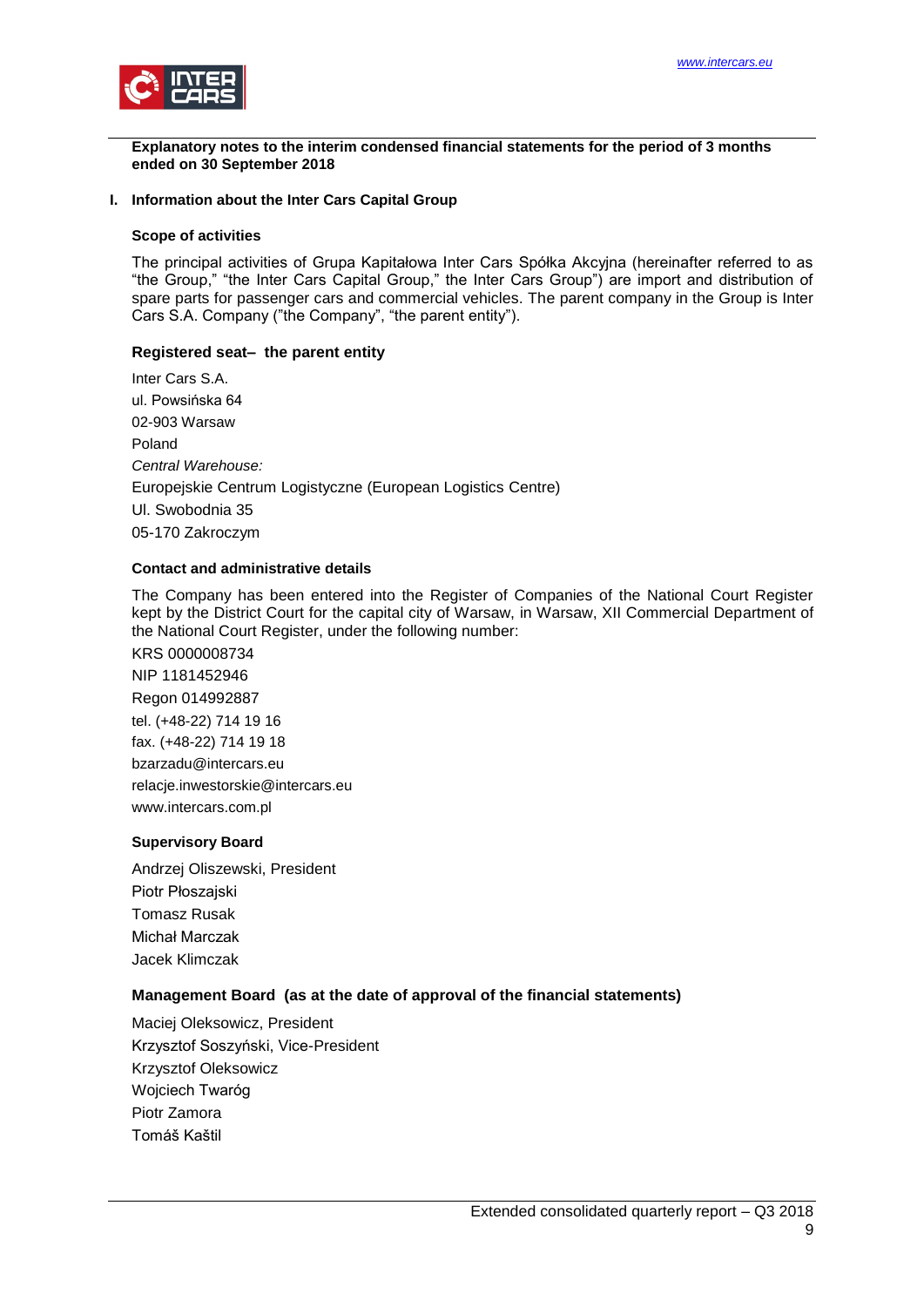

On the day of 26 April 2018, Vice-President of the Management Board, Mr Robert Kierzek, handed a statement on his resignation from applying for renewal of his term in the office as the Member of The Management Board to the Supervisory Board.

On the day of 4 June 2018, the Supervisory Board of Inter Cars S.A. appointed the Board of Managers of the Company for a period of 4 years in the office, which started on the day of an Annual General Shareholders Meeting confirming the financial statements for the year 2017, i.e. on 21 June 2018, composed of:

Maciej Oleksowicz, President;

Krzysztof Soszyński, Vice-President;

Krzysztof Oleksowicz;

Wojciech Twaróg;

Piotr Zamora;

Tomáš Kaštil.

## **Statutory auditor**

PricewaterhouseCoopers Sp. z o.o. Ul. Lecha Kaczyńskiego 14, 00-638 Warsaw

## <span id="page-9-0"></span>**II. Composition of the Capital Group**

The parent company, Inter Cars S.A. ("the Company") is registered in Poland. The interim consolidated financial statements for the period ended on 30 September 2017 contain information about the company, its subsidiaries referred to as the Inter Cars Capital Group ("the Group"), and about the Group's share in related entities.

The consolidated financial statements of the Inter Cars Capital Group for the period ended on 31 December 2017 are available at www.intercars.eu.

As at 30 September 2018, the following entities comprised the Inter Cars Capital Group: Inter Cars S.A. as the parent entity, and 30 other entities, including:

- 29 subsidiaries of Inter Cars S.A.
- 2 indirect subsidiaries of Inter Cars S.A.

The Group also holds shares in one associated entity.

| Name of entity                       | Registered<br>seat                | Consolidatio<br>Scope of activities<br>n method                                                                             |      | % of the Group's share in<br>the share capital |                          |
|--------------------------------------|-----------------------------------|-----------------------------------------------------------------------------------------------------------------------------|------|------------------------------------------------|--------------------------|
|                                      |                                   |                                                                                                                             |      | 30/09/2018                                     | 30/09/2017               |
|                                      | <b>Parent company</b>             |                                                                                                                             |      |                                                |                          |
| Inter Cars S.A.                      | Warsaw,<br>Poland                 | Import and distribution of spare parts<br>for passenger cars and commercial<br>vehicles                                     | full | Not<br>applicable                              | <b>Not</b><br>applicable |
|                                      | <b>Direct subsidiaries</b>        |                                                                                                                             |      |                                                |                          |
| Inter Cars Ukraine                   | Khmelnytsky,<br>Ukraine           | Distribution of spare parts for<br>passenger cars and commercial<br>vehicles                                                | full | 100%                                           | 100%                     |
| Q-service Sp. z o.o.                 | Cząstków<br>Mazowiecki,<br>Poland | Advisory services, organization of<br>trainings and seminars related to<br>automotive services and the<br>automotive market | full | 100%                                           | 100%                     |
| Lauber Sp. z o.o.                    | Słupsk, Poland                    | Remanufacturing of car parts                                                                                                | full | 100%                                           | 100%                     |
| Inter Cars Česká republika<br>S.I.O. | Prague, Czech<br>Republic         | Distribution of spare parts for<br>passenger cars and commercial<br>vehicles                                                | full | 100%                                           | 100%                     |
| Feber Sp. z o.o.                     | Warsaw,<br>Poland                 | Manufacture of motor vehicles,<br>trailers and semi-trailers                                                                | full | 100%                                           | 100%                     |
|                                      |                                   |                                                                                                                             |      |                                                |                          |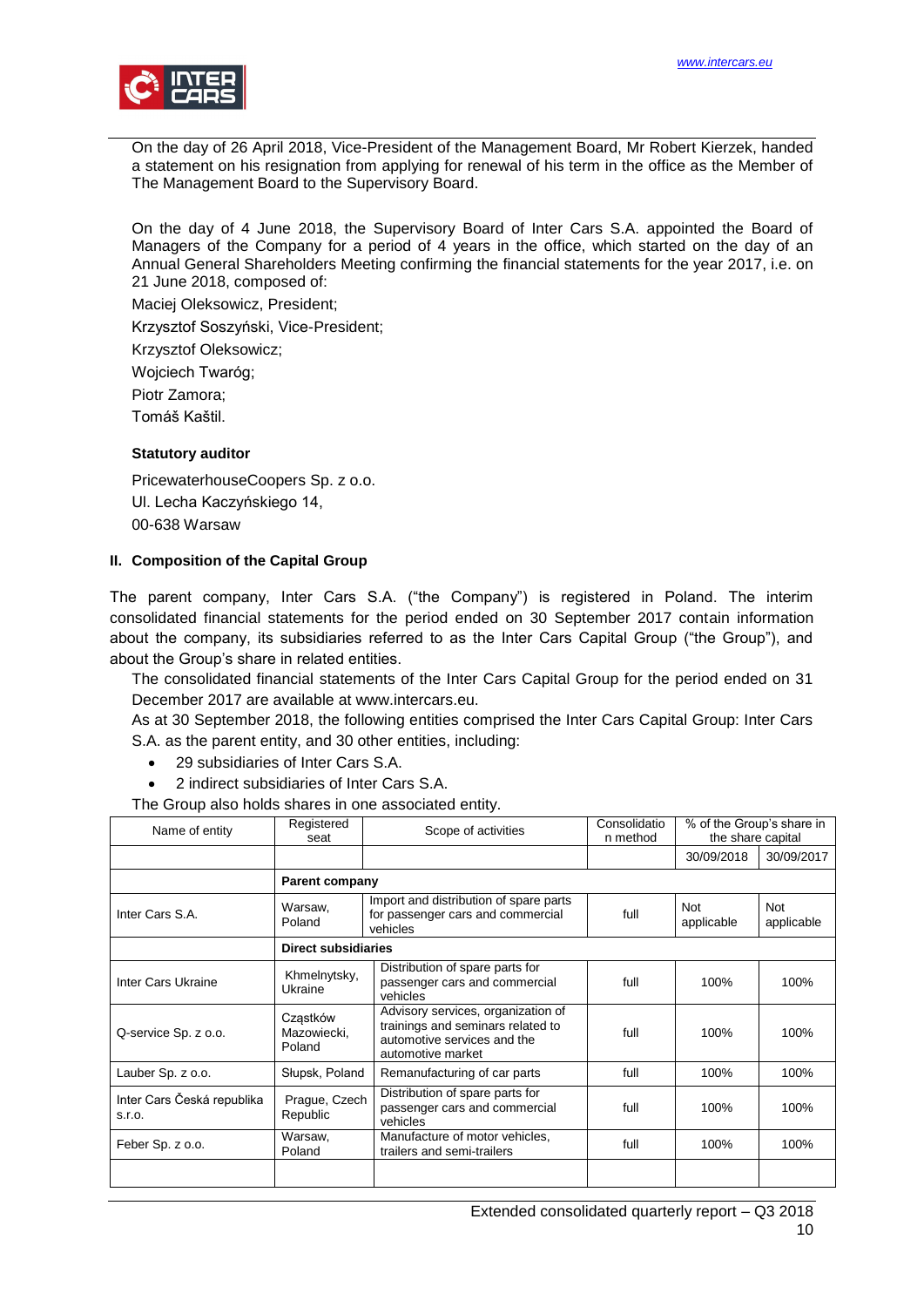

| Name of entity                                       | Registered<br>seat                         | Scope of activities                                                             | Consolidatio<br>n method | % of the Group's share in<br>the share capital |            |
|------------------------------------------------------|--------------------------------------------|---------------------------------------------------------------------------------|--------------------------|------------------------------------------------|------------|
|                                                      |                                            |                                                                                 |                          | 30/09/2018                                     | 30/09/2017 |
| IC Development & Finance<br>Sp. z 0.0                | Warsaw,<br>Poland                          | Real estate development and lease                                               | full                     | 100%                                           | 100%       |
| Armatus sp. z o.o.                                   | Warsaw,<br>Poland                          | Distribution of spare parts for<br>passenger cars and commercial<br>vehicles    | full                     | 100%                                           | 100%       |
| Inter Cars Slovenská<br>republika s.r.o.             | Bratislava,<br>Slovakia                    | Distribution of spare parts for<br>passenger cars and commercial<br>vehicles    | full                     | 100%                                           | 100%       |
| Inter Cars Lietuva UAB                               | Vilnius,<br>Lithuania                      | Distribution of spare parts for<br>passenger cars and commercial<br>vehicles    | full                     | 100%                                           | 100%       |
| JC Auto s.r.o.                                       | Karvina-<br>Darkow, Czech<br>Republic      | The Company does not carry out<br>operating activities                          | full                     | 100%                                           | 100%       |
| JC Auto S.A.                                         | Braine-le-<br>Château,<br>Belgium          | Distribution of spare parts for<br>passenger cars and commercial<br>vehicles    | full                     | 100%                                           | 100%       |
| Inter Cars Hungária Kft                              | Budapest,<br>Hungary                       | Distribution of spare parts for<br>passenger cars and commercial<br>vehicles    | full                     | 100%                                           | 100%       |
| Inter Cars Italia s.r.l<br>(formerly JC Auto s.r.l.) | Milan, Italy                               | Distribution of spare parts for<br>passenger cars and commercial<br>vehicles    | full                     | 100%                                           | 100%       |
| Inter Cars d.o.o.                                    | Zaprešić<br>(Grad<br>Zaprešić),<br>Croatia | Distribution of spare parts for<br>passenger cars and commercial<br>vehicles    | full                     | 100%                                           | 100%       |
| Inter Cars Romania s.r.l.                            | Cluj-Napoca,<br>Romania                    | Distribution of spare parts for<br>passenger cars and commercial<br>vehicles    | full                     | 100%                                           | 100%       |
| Inter Cars Cyprus Limited                            | Nicosia,<br>Cyprus                         | Distribution of spare parts for<br>passenger cars and commercial<br>vehicles    | full                     | 100%                                           | 100%       |
| Inter Cars Latvija SIA                               | Mārupes nov.,<br>Mārupe,<br>Latvia         | Distribution of spare parts for<br>passenger cars and commercial<br>vehicles    | full                     | 100%                                           | 100%       |
| Cleverlog-Autoteile GmbH                             | Berlin,<br>Germany                         | Distribution of spare parts for<br>passenger cars and commercial<br>vehicles    | full                     | 100%                                           | 100%       |
| Inter Cars Bulgaria Ltd.                             | Sofia,<br><b>Bulgaria</b>                  | Distribution of spare parts for<br>passenger cars and commercial<br>vehicles    | full                     | 100%                                           | 100%       |
| Inter Cars Marketing<br>Services Sp. z o.o.          | Warsaw,<br>Poland                          | Advertising, market and public<br>opinion research                              | full                     | 100%                                           | 100%       |
| ILS Sp. z o.o.                                       | Kajetany (Gm.<br>Nadarzyn),<br>Poland      | Logistics services                                                              | full                     | 100%                                           | 100%       |
| Inter Cars Malta Holding<br>Limited                  | Birkirkara,<br>Malta                       | Assets management                                                               | full                     | 100%                                           | 100%       |
| Q-service Truck Sp. z o.o.                           | Warsaw,<br>Poland                          | Sale of commercial vehicles and<br>trucks                                       | full                     | 100%                                           | 100%       |
| Inter Cars INT d.o.o.                                | Ljubljana,<br>Republic of<br>Slovenia      | Distribution of spare parts for<br>passenger cars and commercial<br>vehicles    | full                     | 100%                                           | 100%       |
| Inter Cars Eesti OÜ                                  | Tallinn,<br>Estonia                        | Distribution of spare parts for<br>passenger cars and commercial<br>vehicles    | full                     | 100%                                           | 100%       |
| Inter Cars Piese Auto s.r.l.                         | Kishinev,<br>Moldova                       | Distribution of spare parts for<br>passenger cars and commercial<br>vehicles    | full                     | 100%                                           | 100%       |
| Inter Cars GREECE*                                   | Athens,<br>Greece                          | Distribution of spare parts for<br>passenger cars and commercial<br>vehicles    | full                     | 100%                                           | 100%       |
| Inter Cars d.o.o.                                    | Sarajevo,<br>Bosnia<br>and<br>Herzegovina  | Distribution of<br>spare parts for<br>passenger cars and commercial<br>vehicles | full                     | 100%                                           | 100%       |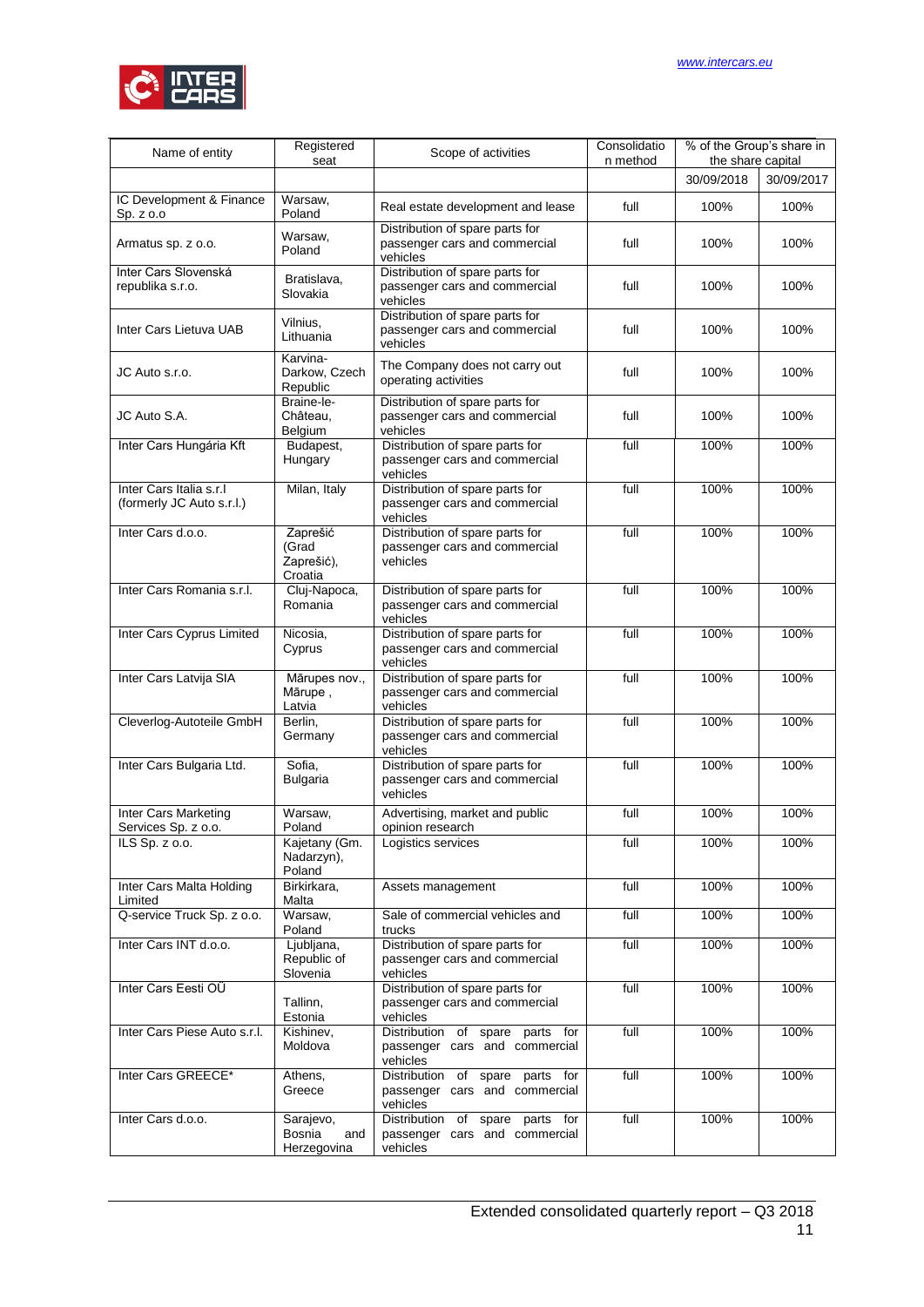

| Name of entity                                               | Registered<br>seat              | Scope of activities                                                                                      | Consolidatio<br>n method | % of the Group's share in<br>the share capital |            |
|--------------------------------------------------------------|---------------------------------|----------------------------------------------------------------------------------------------------------|--------------------------|------------------------------------------------|------------|
|                                                              |                                 |                                                                                                          |                          | 30/09/2018                                     | 30/09/2017 |
| Inter Cars United Kingdom<br>automotive technology<br>Ltd ** | London.<br><b>Great Britain</b> | <b>Distribution</b><br>for<br>of<br>parts<br>spare<br>and<br>commercial<br>passenger<br>cars<br>vehicles | <b>Not</b><br>applicable | 100%                                           | 100%       |
| Inter Cars Malta Limited***                                  | Birkirkara,<br>Malta            | Sale of spare parts and advisory<br>services related to automotive<br>services and the automotive market | full                     | 100%                                           | 100%       |
| Aurelia Auto d o.o****                                       | Vinkovci,<br>Croatia            | Distribution of spare parts and real<br>estate rental                                                    | full                     | 100%                                           | 100%       |
| <b>Associated entities</b>                                   |                                 |                                                                                                          |                          |                                                |            |
| InterMeko Europa<br>Sp. z o.o.                               | Warsaw,<br>Poland               | Control and assessment of spare<br>parts, components and accessories                                     | equity<br>method         | 50%                                            | 50%        |

\* The Company started operating activity in 3Q 2017

\*\* The Company does not carry out operating activities

\*\*\* 100% shares held by subsidiary company Inter Cars Malta Holding Limited

\*\*\*\* 100% shares held by subsidiary company Inter Cars d.o.o. (Croatia)

#### **Stock exchange listings**

The shares of Inter Cars S.A., i.e. the parent entity, are listed on the Warsaw Stock Exchange in the continuous trading system.

#### <span id="page-11-0"></span>**III. Declaration of compliance with IFRS**

**Interim condensed consolidated financial statements of Inter Cars S.A. Capital Group** (hereinafter referred to as "the condensed interim financial statements") were prepared for the period of 9 months ended on 30 September 2018.

The condensed interim financial statements comply with the requirements of the International Accounting Standard IAS 34 "Interim Financial Reporting" related to interim financial statements, and do not contain all the information required for annual financial statements. The condensed interim financial statements should be read together with the annual consolidated financial statements prepared in compliance with IFRS standards ended on 31 December 2017. In presented reporting period in the Group there were no changes in accounting policies in comparison to policies described in annual financial statements for the year 2017, except for implementation of new or modified accounting standards which are in force for annual statements starting on or after 1 January 2018.

#### *New Standards and Interpretations*

#### *IFRS 15 Revenues from Contracts with Customers - Accounting principles*

Starting from 1 January 2018 the new standard is in use: **IFRS 15** Revenues from Contracts with Customers, published in May 2014 and amended in April 2016, sets the so-called five-step model of recognizing income resulting from contracts with customers. According to IFRS 15, revenue is recognized at the amount of the consideration which an entity is entitled to for transferring goods and services as promised to a customer. The fundamental principle of the new standard is the recognition of revenues upon the transfer of control over goods and services to a customer at a transactional price. All goods or services sold in packages that can be separated from a package are to be recognized separately. Moreover, any discounts and rebates on the transactional price are to be allocated to particular elements of a package. In the case of a variable revenue, according to the standard, the variable amounts are recognized as revenue, provided that it is highly probable that its inclusion will not result in a significant revenue reversal in the future as a result of revaluation. Moreover, according to IFRS 15, the costs incurred to obtain and secure a contract with a customer are to be activated and cleared over time throughout the period during which a contract brings benefits.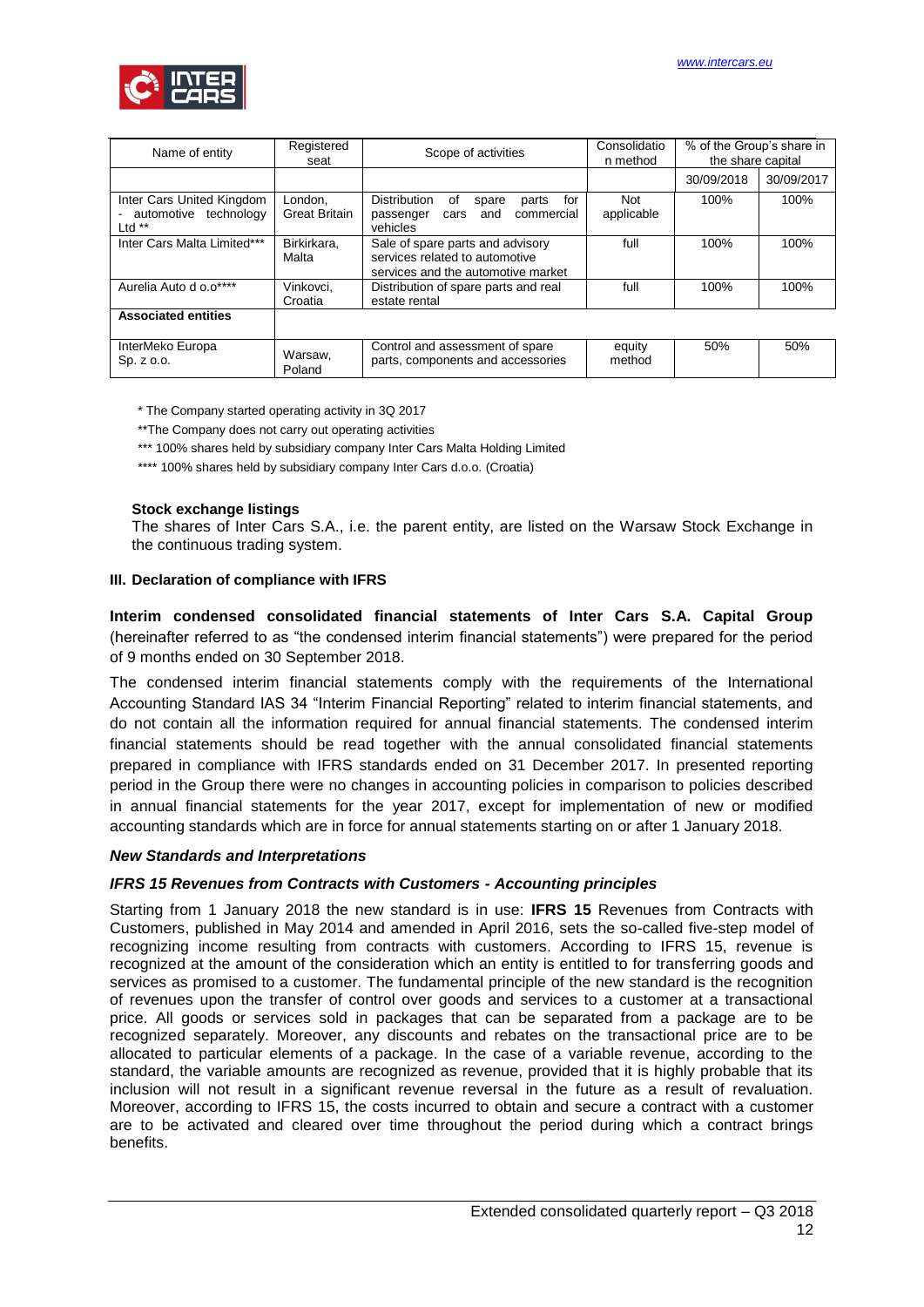

Inter Cars S.A. is running its business activity in the following areas:

## 1. Sale of goods

The Group's main objects are the wholesale of goods thorough stationary stores and on-line sale of goods.

Inter Cars S.A. believes that the adoption of IFRS 15 as of 1 January 2018 has no significant bearing on the recognition of revenues and the financial results on this type of sale. The revenues are recognized in a particular moment, i.e. when a customer gains control over goods, as was before 01 January 2018.

Due to the bonuses and returns policy applied, the Group decreases the value of the revenues by an estimated cost of such bonuses and returns. According to IFRS 15 the same methodology is continued also after 1 January 2018.

#### 2. Sale of goods and services

Inter Cars S.A. sells services only to a limited extent and these include mainly repair services provided to fleet chains. The Group believes that customers simultaneously receive and gain benefits resulting from the services rendered upon their completion, as these services are short-term ones. Hence, the Group will continue to recognize sales revenues upon the completion of a settlement month.

The IFRS 15 effective as of 1 January 2018 do not have a bearing on the financial result of the Group and the Company.

## *IFRS 9 – Financial Instruments - Accounting principles*

The new IFRS 9 standard became effective as of 1 January 2018, and performs fundamental changes in classification, presentation and valuation of financial instruments. The standard embraces, among other things, a new fair value loss model, requiring that the anticipated credit losses are recognized on deadline. In addition, the hedge accounting application principles are updated.

Application of IFRS 9 has not had significant bearing on accounting principles used by Inter Cars S.A. with regard to the activities of the Group or its financial results, and on the statement of financial position and equity.

1. Classification and measurement of financial assets

Trade receivables are maintained for the purpose of obtaining financial flows resulting from the agreement and the Group does not sell its trade receivables through factoring - they continue to be measured at an amortized cost through the financial result.

2. Impairment

As regards the credit risk, the Group has analysed the hitherto methodology of making write-down on receivables, which provided for an individual and an index-based approach based on historical profitability statistics and believes that upon the first application of the standard the receivables did not change significantly.

## 3. Hedge accounting

The Group does not use hedge accounting.

## *Comparability of data*

Changes in the presentation of financial statements include decreasing the re-invoicing income by the costs incurred.

In the presented financial statements the principle of data comparability has been applied. Below charts present statement of differences arising due to changes in presentation of comparable data in report for 9 months of 2017, in thousand PLN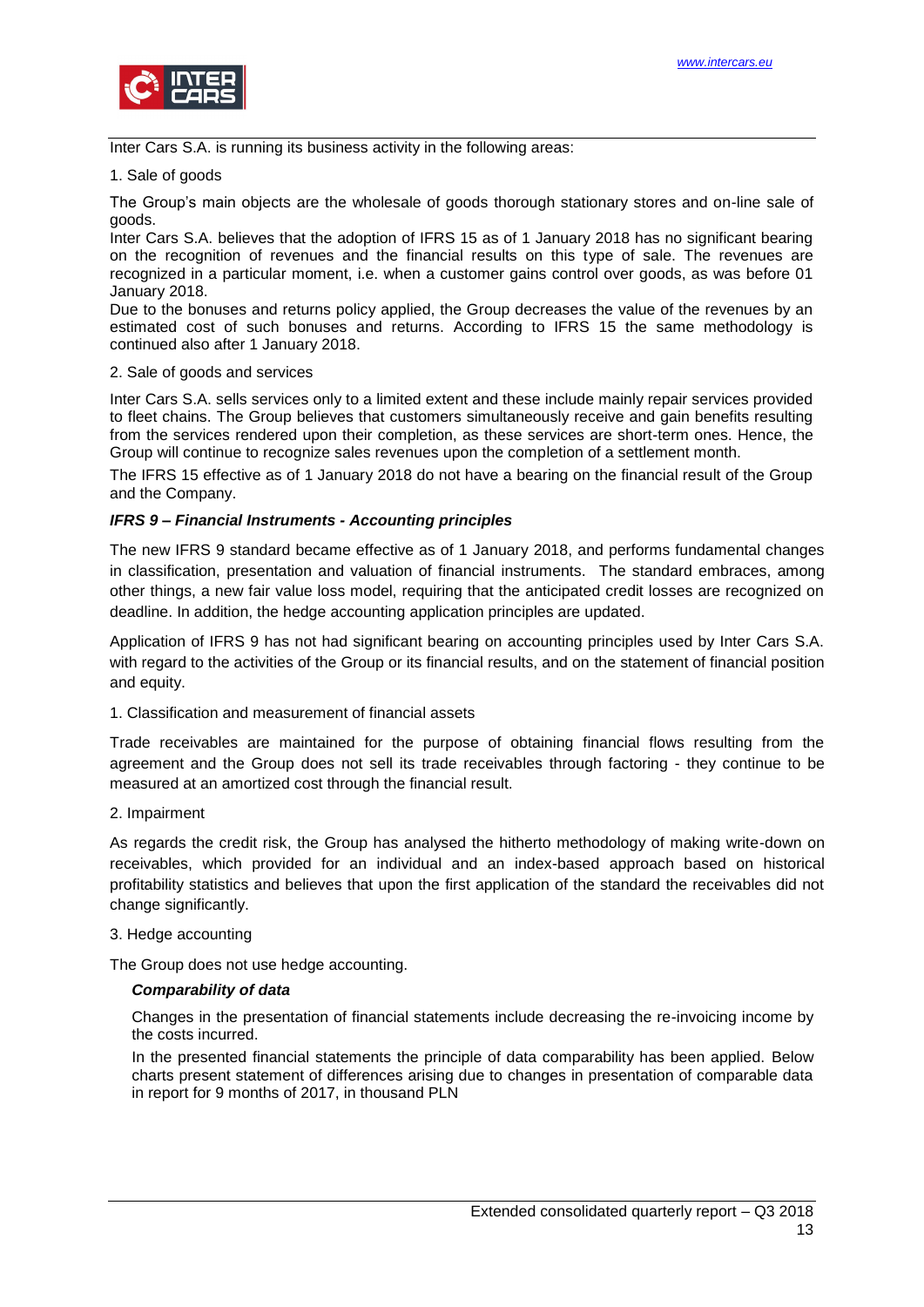

Table presenting transformation of disclosure of consolidated data

| (in thousand PLN)                                          | for the period of 9 months ended on |                           |                           |  |  |  |
|------------------------------------------------------------|-------------------------------------|---------------------------|---------------------------|--|--|--|
|                                                            | 30/09/2017                          | Change in<br>presentation | 30/09/2017                |  |  |  |
| <b>Continued activity</b>                                  |                                     |                           | (after<br>transformation) |  |  |  |
| Revenues from the sale of products, goods and<br>materials | 5,002,260                           | (15, 398)                 | 4,986,862                 |  |  |  |
| Cost of sales                                              | (3,495,774)                         | 10,063                    | (3,485,711)               |  |  |  |
| <b>Gross profit on sales</b>                               | 1,506,486                           | (5, 335)                  | 1,501,151                 |  |  |  |
| Other operating revenues                                   | 24,094                              | (3, 344)                  | 20,750                    |  |  |  |
| Selling cost, general and administrative<br>expenses       | (748, 982)                          | 8,647                     | (740, 335)                |  |  |  |
| Distribution expenses                                      | (526, 626)                          |                           | (526, 626)                |  |  |  |
| Other operating costs                                      | (26, 026)                           | 32                        | (25, 994)                 |  |  |  |
| <b>Operating profit</b>                                    | 228,946                             |                           | 228,946                   |  |  |  |
| Financial income                                           | 1,650                               |                           | 1,650                     |  |  |  |
| Exchange differences                                       | 1,462                               |                           | 1,462                     |  |  |  |
| Financial costs                                            | (29, 721)                           |                           | (29, 721)                 |  |  |  |
| Profit before tax                                          | 202,337                             |                           | 202,337                   |  |  |  |
| Income tax                                                 | (33,986)                            |                           | (33,986)                  |  |  |  |
| Net profit                                                 | 168,351                             |                           | 168,351                   |  |  |  |
| Attributable to:                                           |                                     |                           |                           |  |  |  |
| shareholders of the parent company                         | 168,351                             |                           | 168,351                   |  |  |  |
|                                                            | 168,351                             |                           | 168,351                   |  |  |  |
| <b>OTHER COMPREHENSIVE INCOME</b>                          |                                     |                           |                           |  |  |  |
| Foreign exchange gains /losses                             | (3,903)                             |                           | (3,903)                   |  |  |  |
| <b>COMPREHENSIVE INCOME</b>                                | 164,448                             |                           | 164,448                   |  |  |  |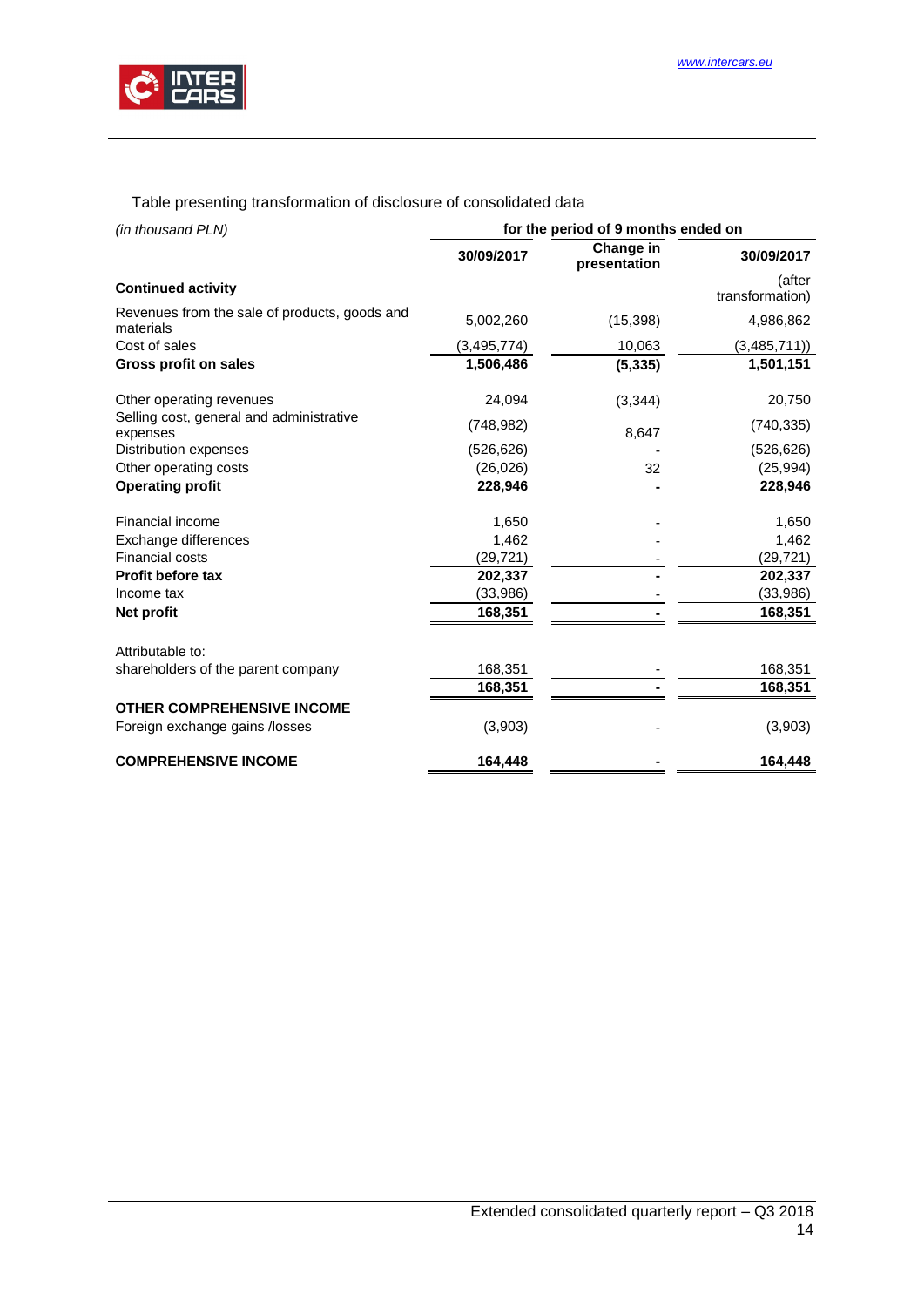

| (in thousand PLN)                                          | for the period of 9 months ended on |                           |                              |  |  |
|------------------------------------------------------------|-------------------------------------|---------------------------|------------------------------|--|--|
|                                                            | 30/09/2017                          | Change in<br>presentation | 30/09/2017                   |  |  |
| <b>Continued activity</b>                                  |                                     |                           | (after                       |  |  |
| Revenues from the sale of products, goods and<br>materials | 3,894,637                           | (5,531)                   | transformation)<br>3,889,106 |  |  |
| Cost of sales                                              | (2,996,046)                         | 5,531                     | (2,990,515)                  |  |  |
| <b>Gross profit on sales</b>                               | 898,591                             |                           | 898,591                      |  |  |
| Other operating revenues                                   | 16,053                              |                           | 16,053                       |  |  |
| Selling cost, general and administrative<br>expenses       | (439, 743)                          |                           | (439, 743)                   |  |  |
| Distribution expenses                                      | (328, 057)                          |                           | (328, 057)                   |  |  |
| License fees                                               | (61, 160)                           |                           | (61, 160)                    |  |  |
| Other operating costs                                      | (43,093)                            |                           | (43,093)                     |  |  |
| <b>Operating profit</b>                                    | 42,591                              |                           | 42,591                       |  |  |
| Financial income                                           | 2,093                               |                           | 2,093                        |  |  |
| Dividends received                                         | 128,327                             |                           | 128,327                      |  |  |
| Exchange differences                                       | 1.268                               |                           | 1,268                        |  |  |
| Financial costs                                            | (31, 483)                           |                           | (31, 483)                    |  |  |
| <b>Profit before tax</b>                                   | 142,796                             |                           | 142,796                      |  |  |
| Income tax                                                 | (5,018)                             |                           | (5,018)                      |  |  |
| Net profit                                                 | 137,778                             |                           | 137,778                      |  |  |
| <b>COMPREHENSIVE INCOME</b>                                | 137,778                             |                           | 137,778                      |  |  |

Interim condensed consolidated financial statement of Inter Cars S.A. Capital Group prepared for the period of 3 months ended on 30 September 2018 with explanatory notes to interim condensed financial statements and quarterly financial information of Inter Cars S.A. 3Q 2018 was approved by the Board of Managers for publication on 13 November 2018.

#### <span id="page-14-0"></span>**IV. Basis for preparing the condensed interim consolidated financial statements**

With the exception of the changes described in "Changes to the accounting principles," these condense interim financial statements were prepared by the Inter Cars Capital Group in accordance with the same accounting standards as those applied by the Group to prepare the consolidated financial statements for the period ended on 31 December 2017.

The condensed interim consolidated financial statements were prepared under the assumption that Group will continue as a going concern in the foreseeable future and that there are no circumstances indicating a threat to the continuance of its operations.

All values presented in the condensed interim financial statements are quoted in PLN '000, unless otherwise indicated.

## <span id="page-14-1"></span>**V. Changes to the accounting principles**

During the reporting period the Group made no changes to the accounting principles.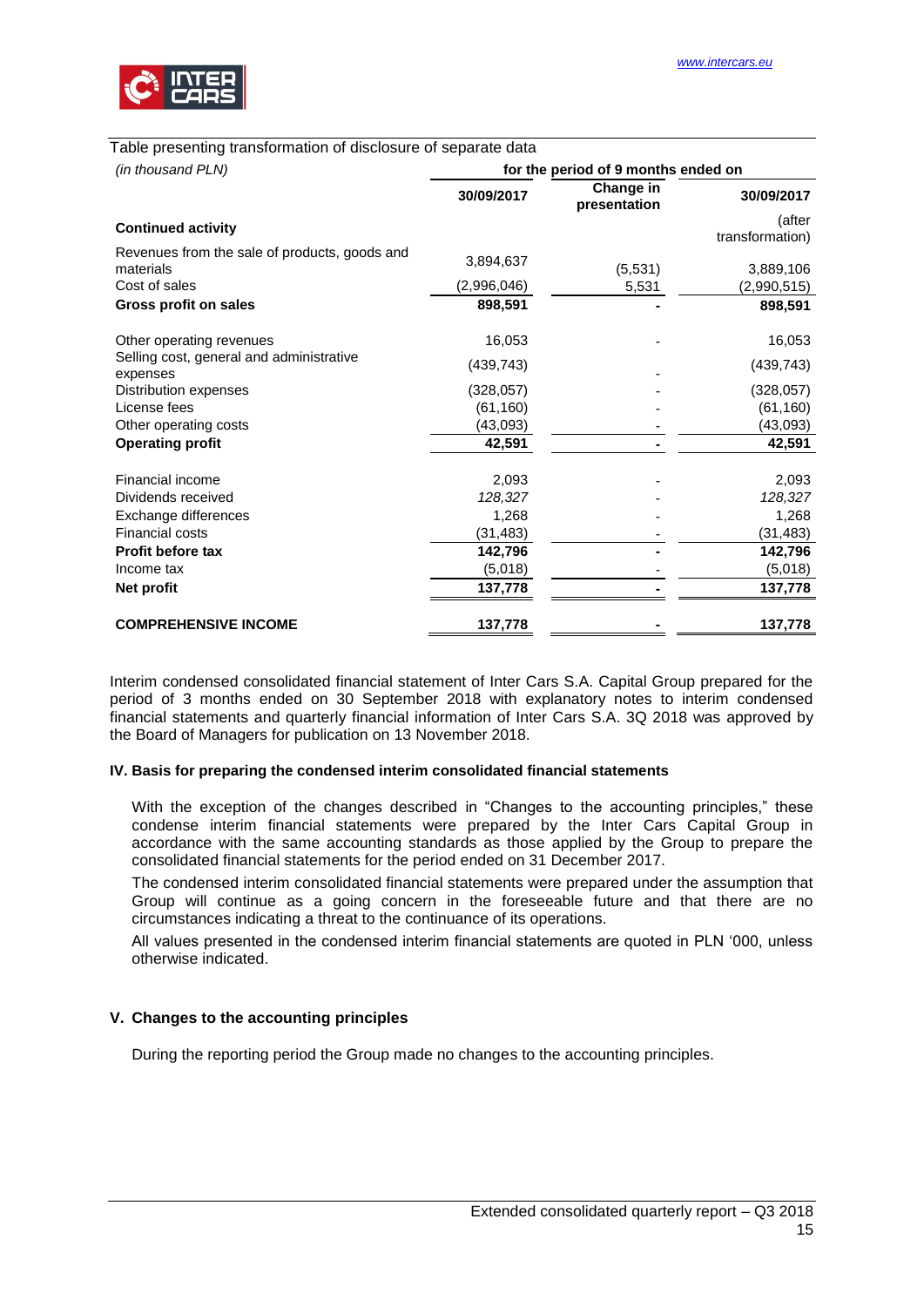

## <span id="page-15-0"></span>**VI. Foreign exchange rates applied to calculate the figures for Q3 2018.**

All financial figures presented in the report in EUR were translated according to the following exchange rates:

|         | Average exchange rate during the<br>reporting period |                     | Exchange rate at the end of<br>the reporting period |        |
|---------|------------------------------------------------------|---------------------|-----------------------------------------------------|--------|
|         | 9 months of 2018                                     | 9 months of<br>2017 | 30/09/2018 31/12/2017                               |        |
| EUR/PLN | 4.2535                                               | 4.2566              | 4.2714                                              | 4.1709 |

The following principles have been used to convert data presented in thousand EURO in selected financial data:

- the figures resulting from the profit and loss account the average exchange rate constituting the arithmetic mean of the exchange rates announced by President of the National Bank of Poland on the last day of each month of a given period:
- the figures resulting from the balance sheet the exchange rate as at 30 September constituting the average EUR exchange rate announced on 30 September by the President of the National Bank of Poland;
- for translating the value of the share capital the average EUR exchange rates applicable on the day on which an increase in the share capital was registered.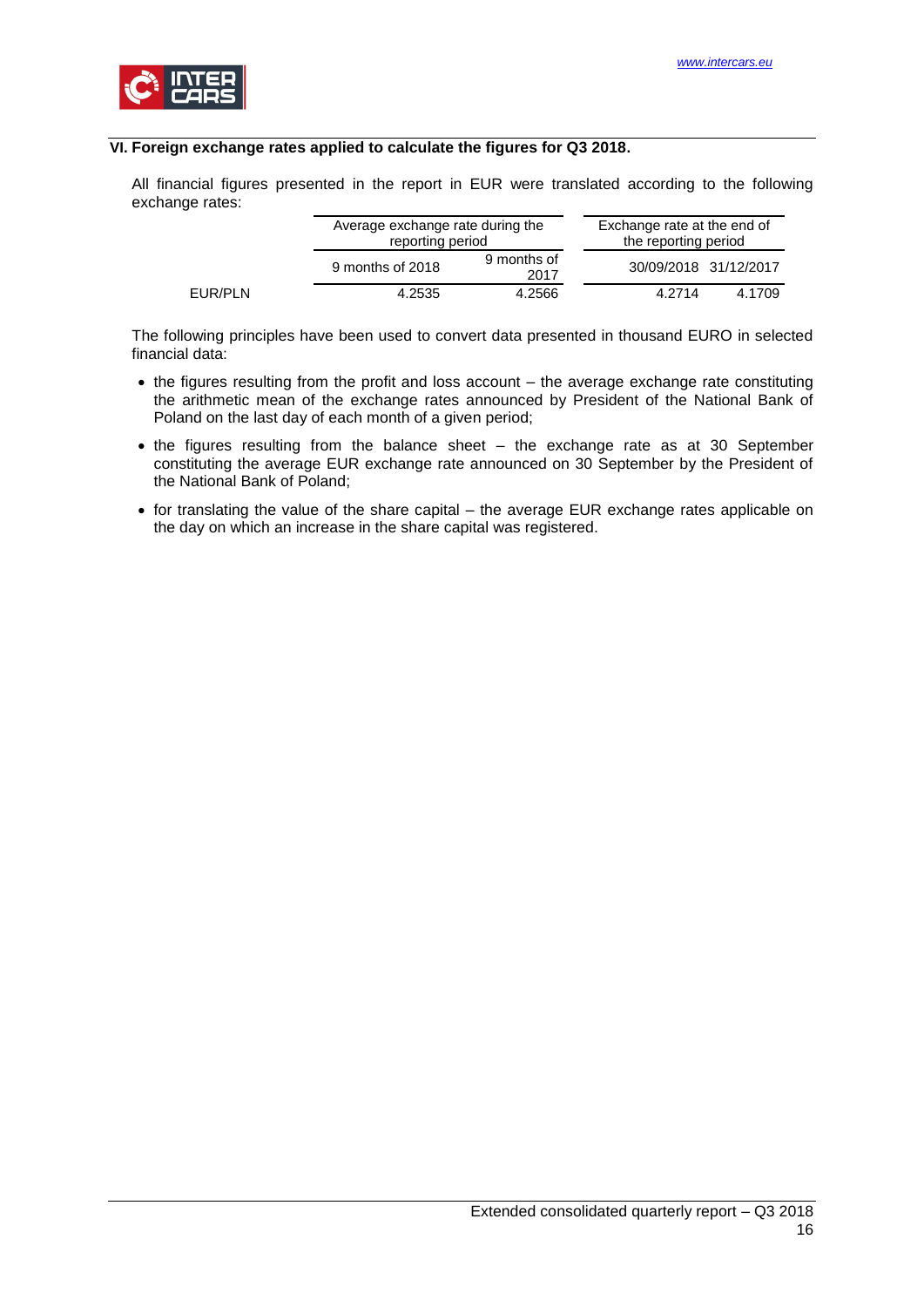

## <span id="page-16-0"></span>**OTHER INFORMATION ON THE ACTIVITIES OF THE INTER CARS CAPITAL GROUP**

<span id="page-16-1"></span>**1. Summary of activities and consolidated and separate financial results for three quarters 2018**





## **Summary of financial results of the Inter Cars Group**

 In 3Q 2018, the Group recorded an **15,1% increase of consolidated sales revenues** compared to the same period of 2017. **The growth in consolidated sales revenues** for the period of 9 months 2018 reached 16.4%.

**Export sales,** understood as sales by the overseas distribution companies, and direct sales by Inter Cars S.A. to foreign clients (mainly to Eastern European markets)

**increased by 24.8%** compared to the analogous period a year before.

Export sales from Poland went up by 23.7%, whilst export sales from foreign branches went up by 24.9% in the period of 9 months of 2018, compared to the same period of 2017.

- Inter Cars' domestic revenue accounted for app. 54 % of the Group's total revenue (including consolidation exemptions), compared to 56.8% in the same period a year before. The Polish market remains the basic sales market for the Capital Group.
- Within the last 9 months, starting from 01 January 2018 Year, the Group opened 38 new branches in the country and abroad.
- The consolidated margin on sale of commodities for 3 quarters reached 29,7% (30.1% in the same period of 2017). The Board of Directors is expecting to keep the margin in the following quarters. During the periods subject to comparison, the impact of foreign exchange fluctuations on the margin was insignificant (-0.1% in the first three quarters of 2018 and + 0.2% in the same period of 2017).
- The costs of sales and administration in 9 months of 2018 went down by 0.3% to 14.7% compared to the same period of 2017, when it was on the level of 15.0%.
- The consolidated gross profit for the period of 9 months of 2018 was PLN 216,485 thousand and net profit was PLN 180,389 thousand. PLN
- The effective tax rate for the Group for 9 months cumulatively was 16.7%.
- The increase in the value of the warehouse to the level of PLN 2.4 billion is related to lower sales dynamics in the third quarter of 2018. In addition, the increase in inventory is related to the replenishment of new branches and the regional warehouse in Sofia, which was opened at the beginning of September 2018..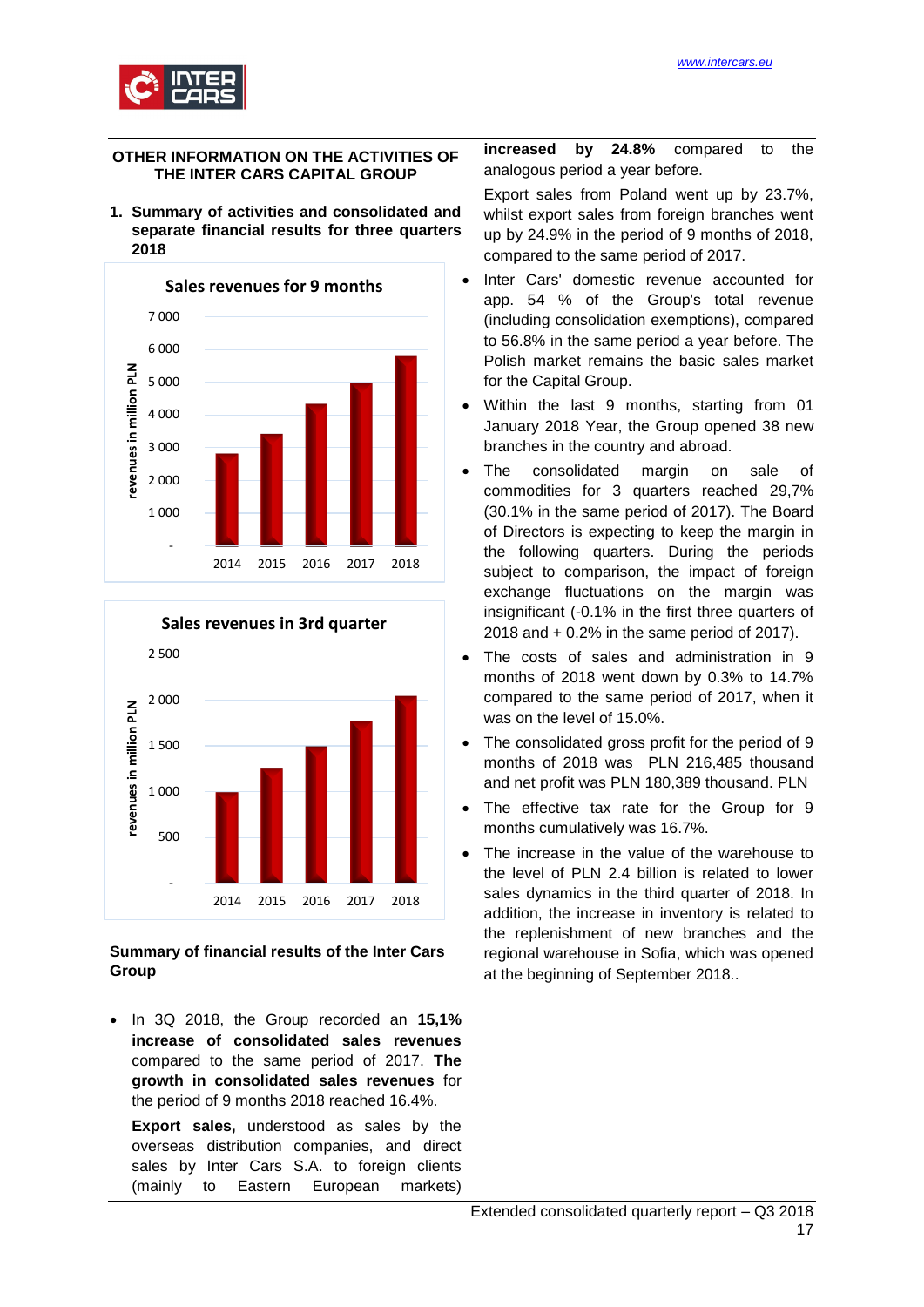

## **Revenues increased in all geographical markets**.

The Company has been consistently expanding its business. This market displays a large potential of growth and a net profitability higher than the domestic market. The highest sales dynamics after 3 quarters of 2018 – compared to the same period of the previous year – (after translation to PLN and consolidation exclusions) was recorded by companies in the following countries: Bosnia and Herzegovina (625%), Moldova (160%), Estonia (100%) and Cleverlog (67%). It should be noted that among companies the biggest impact on the Group's revenues, besides Romania (13%) are Lithuania (14%), Czech (20%), Bulgaria (29%), Hungary (23%) and Croatia (21%).

## **The underlying financial data of the Inter Cars S.A. Group in the Q3 2018 were as follows:**

|                                                                 | for the period of 9 months<br>ended on 30 September |            | for the period of 9 months<br>ended on 30 September |            |  |
|-----------------------------------------------------------------|-----------------------------------------------------|------------|-----------------------------------------------------|------------|--|
|                                                                 | 2018                                                | 2017       | 2018                                                | 2017       |  |
| (000)                                                           | <b>PLN</b>                                          | <b>PLN</b> | <b>EUR</b>                                          | <b>EUR</b> |  |
| <b>Profit and loss account</b> (for the period)                 |                                                     |            |                                                     |            |  |
| Sales revenue                                                   | 5,822,322                                           | 5,002,260  | 1,368,831                                           | 1,175,177  |  |
| Gross profit (loss) on sales                                    | 1,730,856                                           | 1,506,486  | 406,925                                             | 353,918    |  |
| Net financial revenues / costs                                  | (32,756)                                            | (26, 610)  | (7,701)                                             | (6,251)    |  |
| Operating profit (loss)                                         | 249,241                                             | 228,946    | 58,597                                              | 53,786     |  |
| Net profit (loss)                                               | 180,389                                             | 168,351    | 42,410                                              | 39,551     |  |
|                                                                 |                                                     |            |                                                     |            |  |
| <b>Other financial data</b>                                     |                                                     |            |                                                     |            |  |
| Operating cash flows                                            | (82, 812)                                           | (106, 706) | (19, 469)                                           | (25,068)   |  |
| Investing cash flows                                            | (73,078)                                            | (70, 725)  | (17, 181)                                           | (16, 615)  |  |
| Financing cash flows                                            | 124,412                                             | 196,292    | 29,249                                              | 46,115     |  |
| Basic profit per share                                          | 12.73                                               | 11.88      | 2.99                                                | 2.79       |  |
| Sales margin                                                    | 29.7%                                               | 30.2%      |                                                     |            |  |
| <b>EBITDA</b> margin                                            | 5.2%                                                | 5.6%       |                                                     |            |  |
|                                                                 |                                                     |            |                                                     |            |  |
| Balance sheet (as at)                                           | 30/09/2018                                          | 31/12/2017 | 30/09/2018                                          | 31/12/2017 |  |
| Cash and cash equivalents                                       | 129,437                                             | 160,915    | 30,303                                              | 38,580     |  |
| Balance sheet total                                             | 4,139,260                                           | 3,402,978  | 969,064                                             | 815,886    |  |
| Loans, borrowings and finance lease                             | 1,401,643                                           | 1,222,551  | 328,146                                             | 293,114    |  |
| Equity attributable to the shareholders of the parent<br>entity | 1,785,933                                           | 1,616,028  | 418,114                                             | 387,453    |  |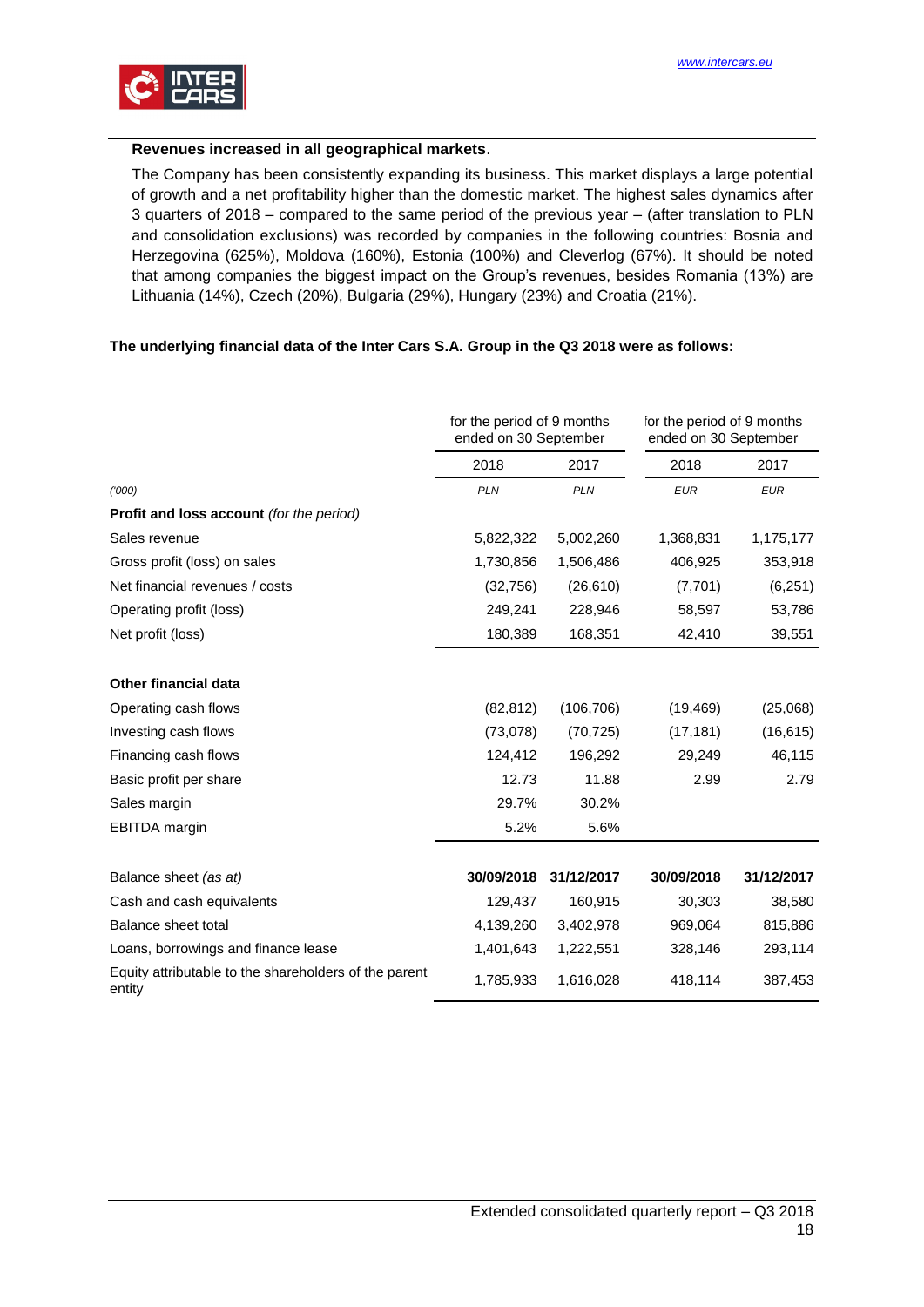

# **Overview of the financial results of the parent company – Inter Cars**

The underlying financial data of Inter Cars S.A. were as follows:

|                                                 | for the period of 9 months<br>ended on 30 September |            | for the period of 9 months<br>ended on 30 September |            |
|-------------------------------------------------|-----------------------------------------------------|------------|-----------------------------------------------------|------------|
|                                                 | 2018                                                | 2017       | 2018                                                | 2017       |
| (000)                                           | <b>PLN</b>                                          | <b>PLN</b> | <b>EUR</b>                                          | <b>EUR</b> |
| <b>Profit and loss account (for the period)</b> |                                                     |            |                                                     |            |
| Sales revenue                                   | 4,381,821                                           | 3,894,637  | 1,030,168                                           | 914,964    |
| Gross profit (loss) on sales                    | 1,042,648                                           | 898,591    | 245,127                                             | 211,105    |
| Costs of license                                | (17, 893)                                           | (61, 160)  | (4,207)                                             | (14, 368)  |
| Net financial revenues / costs                  | 153,135                                             | 100,205    | 36,002                                              | 23,541     |
| Operating profit (loss)                         | 49,523                                              | 42,591     | 11,643                                              | 10,006     |
| Net profit (loss)                               | 198,678                                             | 137,778    | 46,709                                              | 32,368     |
| <b>Other financial data</b>                     |                                                     |            |                                                     |            |
| Operating cash flows                            | (303, 253)                                          | (268, 775) | (71, 295)                                           | (63, 143)  |
| Investing cash flows                            | 151,500                                             | 91,209     | 35,618                                              | 21,428     |
| Financing cash flows                            | 149,233                                             | 180,783    | 35,085                                              | 42,471     |
| Basic profit per share                          | 14.02                                               | 9.72       | 3.30                                                | 2.28       |
| Sales margin                                    | 23.8%                                               | 23.1%      |                                                     |            |
| <b>EBITDA</b> margin                            | 1.6%                                                | 1.6%       |                                                     |            |
| Balance sheet (as at)                           | 30/09/2018                                          | 31/12/2017 | 30/09/2018                                          | 31/12/2017 |
| Cash and cash equivalents                       | 28,933                                              | 31,454     | 6,774                                               | 7,541      |
| Balance sheet total                             | 3,673,510                                           | 2,999,502  | 860,025                                             | 719,150    |
| Loans, borrowings and finance lease             | 1,396,537                                           | 1,202,120  | 326,951                                             | 288,216    |
| Equity                                          | 1,393,020                                           | 1,204,401  | 326,127                                             | 288,763    |

**The sales revenues** in 9 months of 2018 were **12.51% higher** than in the same period of 2017. In the period starting from 01 October 2017, the Company has opened 11 new branches.

**The sales margin** for 3 quarters of 2018 was 23.8% (compared to 23.1% in 3 quarters of 2017).

**Distribution service costs** – the share of the branch managing entity in the margin. The sales margin generated by a branch is divided between the branch and Inter Cars in the 50/50 ratio. The branch system is based on the assumption of entrusting management of a distribution point (branch) to external entities. Sales are made on behalf of Inter Cars.

**Financial revenues and costs** include primarily costs and revenues due to interest on loans and bonds and the dividends received from subsidiary companies. In the third quarter of 2018 the Company bore cost related to interest in the amount of PLN 8,706 thousand, and in the period of 9 months of 2018 the cost of interest amounted to PLN 26,504 thousand. The dividend received from subsidiary Companies in 2017 amounted to PLN 183,285 thousand.

**Liabilities resulting from credits, loans, debt securities and finance lease** as at 30 September 2018 amounted to PLN 1,396,537 thousand, including borrowings from related companies: PLN 143,660 thousand.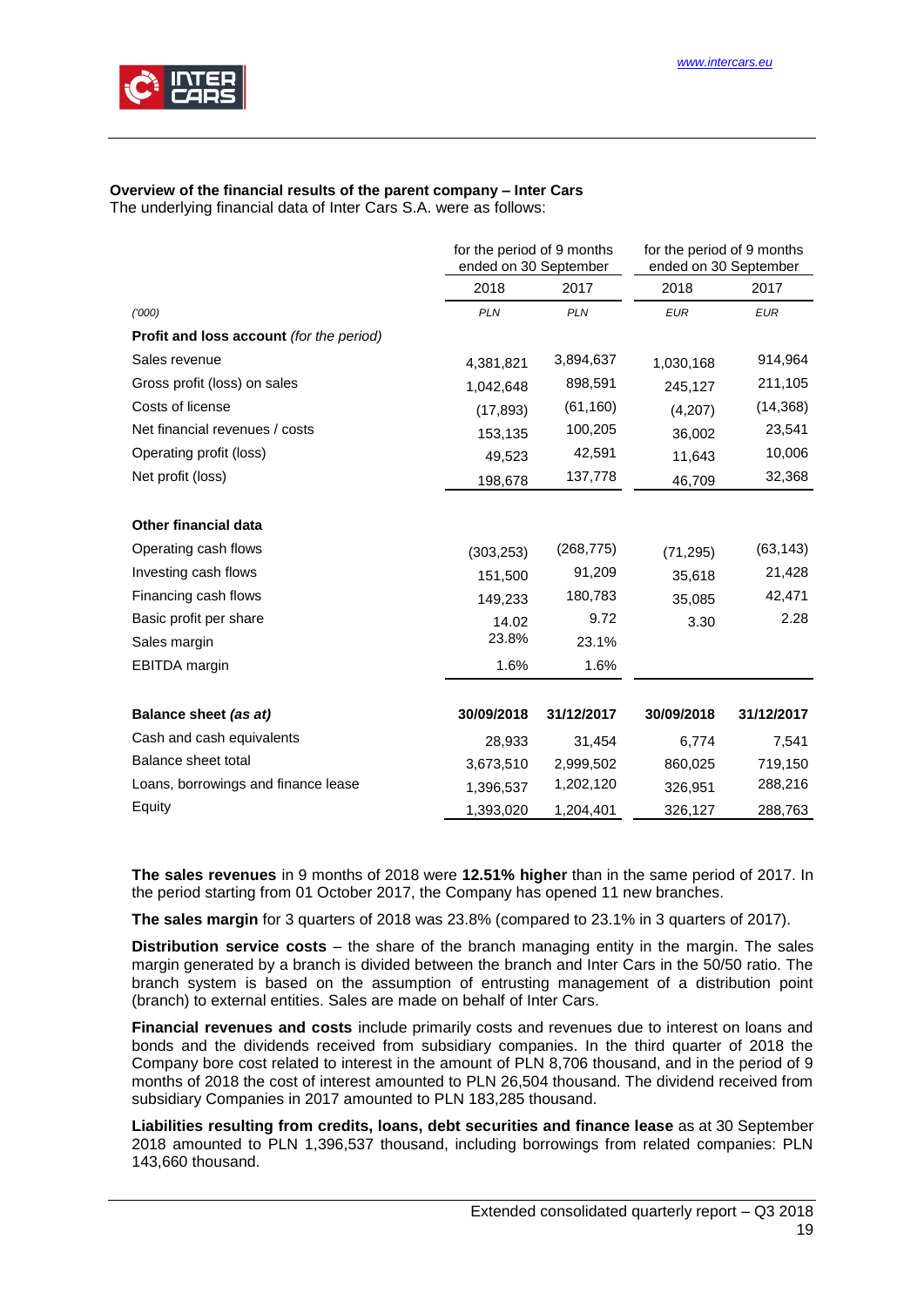

<span id="page-19-0"></span>**2. Factors and events of a non-recurring nature having a material bearing on the financial result, and a description of the Company's material achievements and failures along with a list of related key events**

#### **The major events affecting the current and future business activity of the Inter Cars Group:**

- The consolidated EBITDA for 12 months cumulatively for the period ended on 30 September 2018 was PLN 386,841 thousand (measured as a profit on operating activity plus depreciation).
- The net debt /EBITDA ratio was 3.29 compared to 3.09 as at 30 September 2017.

#### <span id="page-19-1"></span>**3. Material evaluations and estimates**

The preparation of the condensed consolidated interim financial statements in conformity with the EU IFRS requires the Company's Management Board to use evaluations and estimates that affect the application of accounting principles and reported amounts of assets and liabilities, income and expenses. The judgements and estimates are reviewed on an ongoing basis. Revisions to estimates are recognized in the period in which the estimate is revised.

Information on particularly significant areas that are subject to evaluations and estimates and that affect the interim financial statements did not change from the information presented in the annual financial statements as at 31 December 2017.

#### <span id="page-19-2"></span>**4. Seasonality**

Sales revenues display a slight degree of seasonality, with Q3 usually constituting approx. 25% of the annual sales revenues.

#### <span id="page-19-3"></span>**5. Information on business segments**

The core business of the Inter Cars S.A. Capital Group is the sale of spare parts. In addition, the companies Feber, Lauber, IC Development and ILS Sp. z o.o. are active in other business segments, such as the manufacture of semi-trailers, remanufacturing of spare parts, real estate development and logistics; whilst Q-Service Truck Sp. Z o.o. is an authorized dealer of ISUZU commercial vehicles . The above-mentioned business segments may not be recognized as separate business segments individually, hence they are shown in the "Other segments" column.

The Inter Cars Capital Group applies uniform accounting principles to all segments. Transactions between particular segments are carried out at arm's length.

#### **Information on business segments**

#### **for the period of 9 months ended**

**on 30 September 2017**

|                                                          | Sale of spare<br>parts | Other<br>segments        | <b>Eliminations</b> | <b>Total</b> |
|----------------------------------------------------------|------------------------|--------------------------|---------------------|--------------|
| External sales                                           | 5,751,737              | 70.585                   |                     | 5,822,322    |
| Inter-segment sales                                      | 5.433                  | 359,446                  | (364,879)           |              |
| <b>Profit before tax</b>                                 | 350,732                | 31,057                   | (165, 304)          | 216,485      |
| for the period of 9 months ended<br>on 30 September 2017 | Sale of spare<br>parts | <b>Other</b><br>segments | <b>Eliminations</b> | <b>Total</b> |
| External sales                                           | 4,927,353              | 74.907                   |                     | 5,002,260    |
| Inter-segment sales                                      | 12.507                 | 307,366                  | (319, 873)          |              |
| <b>Profit before tax</b>                                 | 189,667                | (3,747)                  | 16.416              | 202,336      |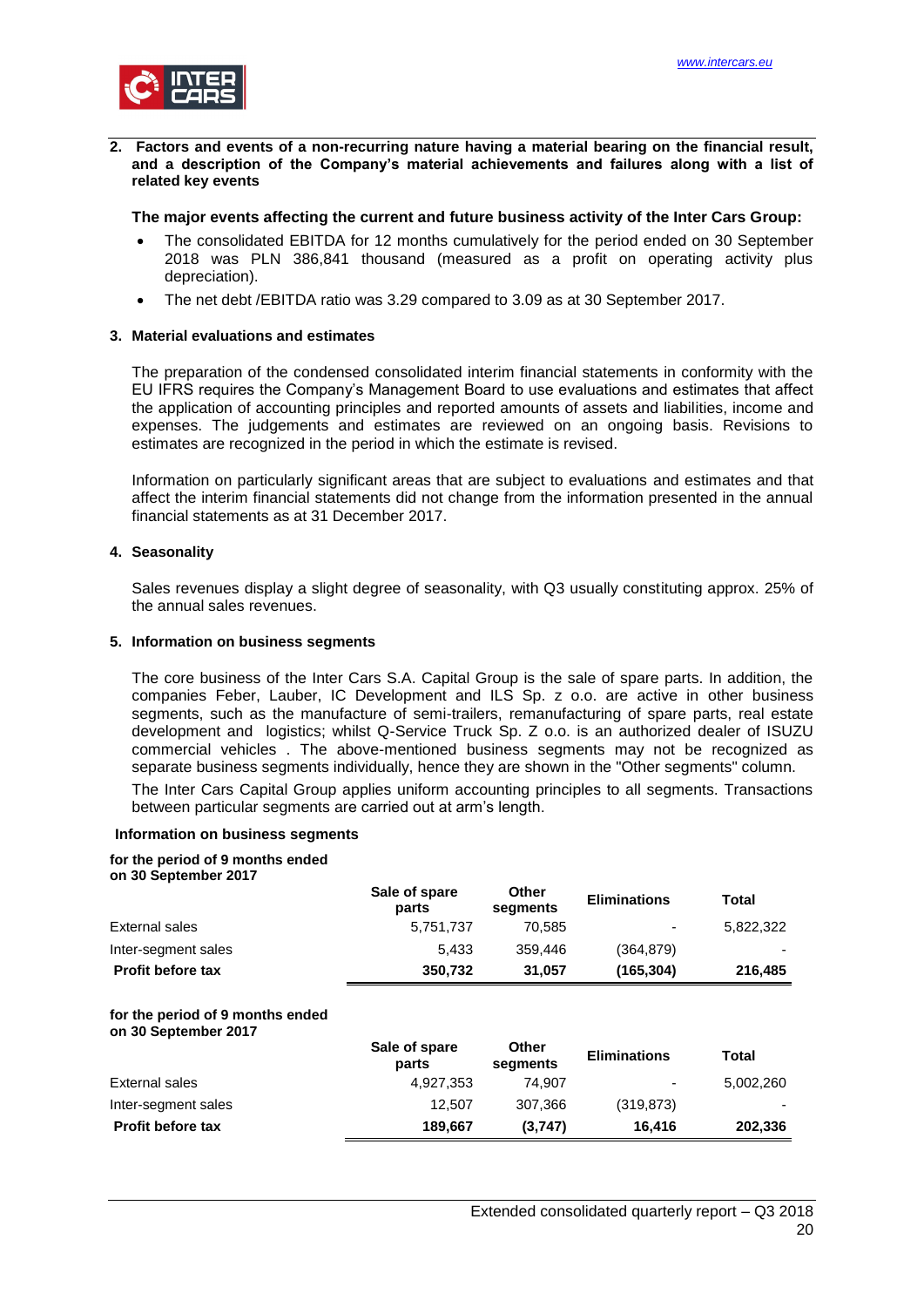

| Assets by operating segments | Status as at<br>30/09/2018 | Status as at<br>31/12/2017 |
|------------------------------|----------------------------|----------------------------|
| Sale of spare parts segment  | 6,162,792                  | 5,069,086                  |
| Other segments               | 498.048                    | 473.739                    |
| <b>Eliminations</b>          | (2,520,077)                | (2, 139, 847)              |
|                              | 4,140,763                  | 3,402,978                  |

#### <span id="page-20-0"></span>**6. Dividend**

On 18 April 2018 the Board of Directors adopted a resolution on recommending distribution of the dividend of profit worked out for the year 2017 in the amount of PLN 10,059 thousand, i.e. PLN 0.71 per share.

The dividend was paid out on 13 July 2018.

On 14 July 2017, a dividend from the 2016 profit was paid in the amount of PLN 10,059 thousand, i.e. PLN 0.71 per share.

#### <span id="page-20-1"></span>**7. Liabilities due to borrowings and other debt instruments**

#### **The syndicated credit facility agreement**

*Loans and borrowings as at 30/09/2018*

The terms and conditions of the syndicated credit facility agreement signed on 14/11/2017 have been described in the annual consolidated financial statement of the Group.

#### **Bank credits concluded directly by subsidiary companies:**

In the reporting period subsidiary companies did not conclude any new credit agreements.

Inter Cars Česká republika s.r.o. concluded with Raiffeisenbank a.s. a credit line agreement for the amount of CZK 170 m, repayable by 31 December 2018.

Inter Cars Romania s.r.l. has a credit line facility with RON 90m limit in Bank ING Bank N.V

| Loans and borrowings as at 30/09/2016             |                               |         |               |
|---------------------------------------------------|-------------------------------|---------|---------------|
| <b>Current loans and borrowings</b>               | Contractual<br>amount (limit) | Used    | Maturity date |
| <b>Syndicated credit</b>                          | 775,000                       | 644.314 | 14-11-2018    |
| Inter Cars S.A.                                   |                               | 595,070 |               |
| Inter Cars Česká republika s.r.o.<br>۰            |                               | 13,883  |               |
| Inter Cars Slovenská republika s.r.o.<br>٠        |                               | 20.983  |               |
| Lauber Sp. z o.o.<br>٠                            |                               | 14,377  |               |
| Raiffeisen a.s. (Inter Cars Česká republika s.r.o | 30,042                        | 24,960  | 31-12-2018    |
| ING Bank N.V (Inter Cars Romania s.r.l.)          | 84,249                        | 64,998  | 27-12-2018    |
|                                                   | 889,291                       | 734,273 |               |
|                                                   |                               |         |               |
| Non-current loans and borrowings at nominal value | Contractual                   | Used    | Maturity date |
|                                                   | amount (limit)                |         |               |
| Syndicated credit                                 | 500,000                       | 500,000 | 14-11-2020    |
|                                                   | 500,000                       | 500,000 |               |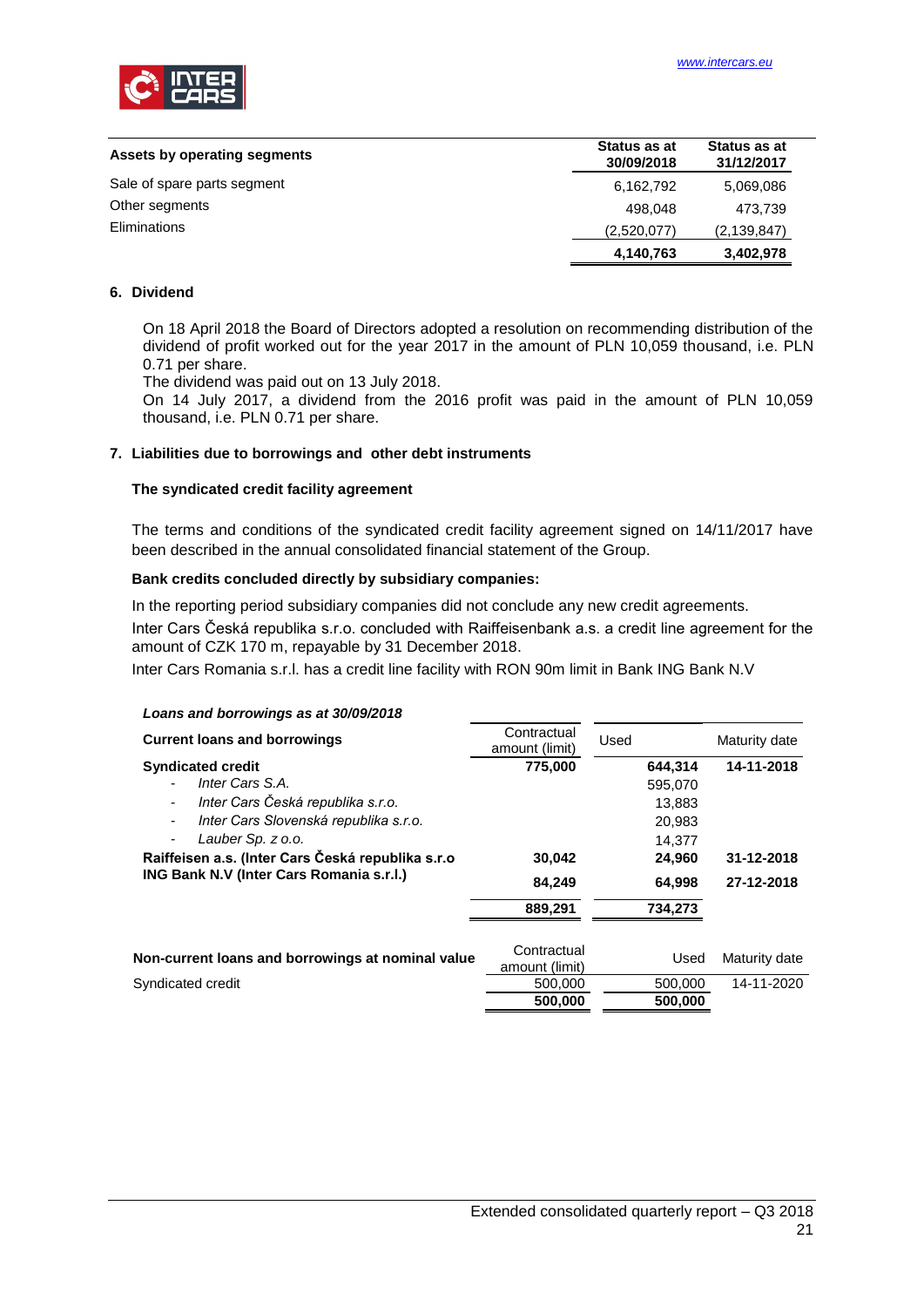

| Loans and borrowings as at 31/12/2017                                                                                                          |                               |                                                  |                          |
|------------------------------------------------------------------------------------------------------------------------------------------------|-------------------------------|--------------------------------------------------|--------------------------|
| Current loans and borrowings at nominal value                                                                                                  | Contractual<br>amount (limit) | Used                                             | Maturity date            |
| <b>Syndicated credit</b><br>Inter Cars S.A.<br>Inter Cars Ceska Republika s.r.o.<br>Inter Cars Slovenska Republika s.r.o.<br>Lauber Sp. z.o.o. | 775,000                       | 457,037<br>404.805<br>16.684<br>20,685<br>14.863 | 14-11-2018               |
| Raiffeisen a.s. (Inter Cars Česká republika s.r.o)<br><b>ING Bank N.V. (Inter Cars Romania s.r.l.)</b>                                         | 29,131<br>80,577<br>884,708   | 24,465<br>74,818<br>556,320                      | 31-12-2018<br>27-12-2018 |
| Non-current loans and borrowings at nominal value                                                                                              | Contractual<br>amount (limit) | Used                                             | Maturity date            |
| Syndicated credit                                                                                                                              | 500,000<br>500,000            | 500,000<br>500.000                               | 14-11-2020               |

# **Issuance of bonds**

The terms and conditions of the issuance are described in the annual consolidated financial statements of the Group.

In the third quarter of 2018 the value of the bonds issued did not change. Interest on the A-series bonds are paid twice a year, in April and in October.

Below chart presents Bonds issued and planned buyback dates:

| Tranche number | Date of issuance | Maturity date | Amount of buyback |
|----------------|------------------|---------------|-------------------|
| Series A       | 24/10/2014       | 24/10/2019    | 150,000           |
|                |                  |               | 150,000           |

#### <span id="page-21-0"></span>**8. Contingent liabilities and sureties**

In the reporting period, Inter Cars S.A. and its subsidiaries did not grant any sureties for credits, loans or other quarantees worth at least 10% of equity capital.

Contingent liabilities, granted security and unrecognized liabilities did not change materially from those described in the financial statements as at 31 December 2017.

Sureties issued by Inter Cars S.A. as at 30 September 2018 are presented in the chart below:

As at 30 September 2018, the total value of guaranties amounted to PLN 34,385 thousand and comprised guaranties for suppliers and customers.

#### <span id="page-21-1"></span>**9. The Management Board's standpoint on the feasibility of meeting the previously published forecasts of financial results for 2018**

The Capital Group Inter Cars S.A. did not publish any forecasts of financial results.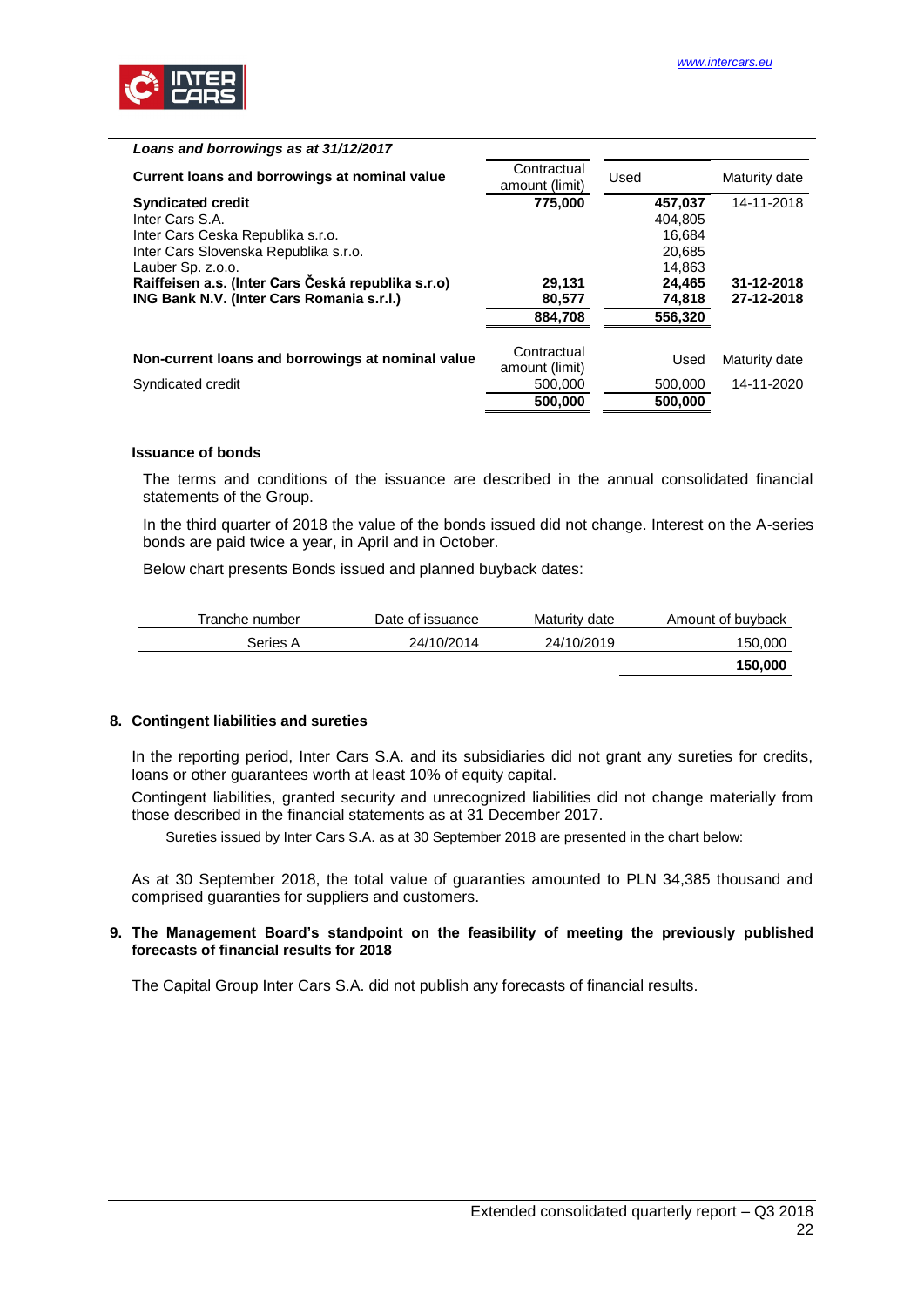

#### <span id="page-22-0"></span>**10. The list of shareholders holding at least 5% of the total number of the votes as at the dateof release of these statements**

| <b>Shareholder</b>                      | Number of<br>shares | <b>Total</b><br>nominal<br>value | Percentage of<br>share in the<br>share capital<br>held | Percentage<br>of total<br>vote held |
|-----------------------------------------|---------------------|----------------------------------|--------------------------------------------------------|-------------------------------------|
|                                         |                     | (PLN)                            | $(\% )$                                                | (%)                                 |
| OK Automotive Investments B.V.*         | 3,726,721           | 7,453,442                        | 26.30%                                                 | 26.30%                              |
| <b>AVIVA Otwarty Fundusz Emerytalny</b> | 1,896,778           | 3,793,556                        | 13.39%                                                 | 13.39%                              |
| Nationale-Nederlanden OFE               | 1,416,799           | 2,833,598                        | 9.99%                                                  | 9.99%                               |
| Andrzej Oliszewski                      | 1,277,370           | 2,554,740                        | 9.02%                                                  | 9.02%                               |
| Immersion Capital LLP**                 | 748,776             | 1,497,552                        | 5.29%                                                  | 5.29%                               |
| Total                                   | 9.066,444           | 18,132,888                       | 63.99%                                                 | 63.99%                              |

\*OK Automotive Investments B.V. is a company which is dependent from Krzysztof Oleksowicz - Member of the Management Board of the Company

\*\*Immersion Capital LLP – operates on behalf and for Immersion Capital Master Fund managed by it.

Until the date of release of these financial statements, the Company had not received any other shareholding notifications.

#### <span id="page-22-1"></span>**11.Changes in the number of shares and rights to shares (options) in Inter Cars S.A. held by the Company's management and supervisory personnel since the publication of the most recent quarterly report.**

The Company's supervisory and managing personnel hold a total of 5,005,591 shares, constituting 35.33% of the total vote at the General Shareholders Meeting of Inter Cars.

The managing and supervisory personnel hold no shares in the subsidiaries of Inter Cars.

| <b>Shareholder</b>       | Number of<br>shares | Total nominal<br>value | Percentage of<br>share in the share<br>capital held<br>$(\% )$ | Percentage of<br>total vote held<br>$(\% )$ |
|--------------------------|---------------------|------------------------|----------------------------------------------------------------|---------------------------------------------|
| <b>Management Board</b>  |                     |                        |                                                                |                                             |
| Krzysztof Oleksowicz*    | 3,726,721           | 7,453,442              | 26.30%                                                         | 26.30%                                      |
| Tomaš Kaštil             | 1,500               | 3.000                  | 0.01%                                                          | 0.01%                                       |
|                          | 3,728,221           | 7,456,442              |                                                                |                                             |
| <b>Supervisory Board</b> |                     |                        |                                                                |                                             |
| Andrzej Oliszewski       | 1,277,370           | 2,554,740              | 9.02%                                                          | 9.02%                                       |
|                          | 1,277,370           | 2,554,740              |                                                                |                                             |
| <b>Total</b>             | 5,005,591           | 10,011,182             | 35.33%                                                         | 35.33%                                      |

\* Directly by OK Automotive Investments B.V.

There have been no changes in shareholding structure of the issuer since the date of publication of the previous report, i.e. 04 September 2018:

| <b>Shareholder</b>    | Number of<br>shares<br>as at | <b>Increases</b>         | <b>Decreases</b>         | Number of<br>shares<br>as at |
|-----------------------|------------------------------|--------------------------|--------------------------|------------------------------|
|                       | 04/09/2018                   |                          |                          | 13/11/2018                   |
| Krzysztof Oleksowicz* | 3,726,721                    | $\overline{\phantom{a}}$ | $\overline{\phantom{0}}$ | 3,726,721                    |
| Andrzej Oliszewski    | 1,277,370                    | -                        | ٠                        | 1,277,370                    |
| Tomaš Kaštil          | 1.500                        | $\overline{\phantom{0}}$ |                          | 1,500                        |
| <b>Total</b>          | 5,005,591                    |                          |                          | 5,005,591                    |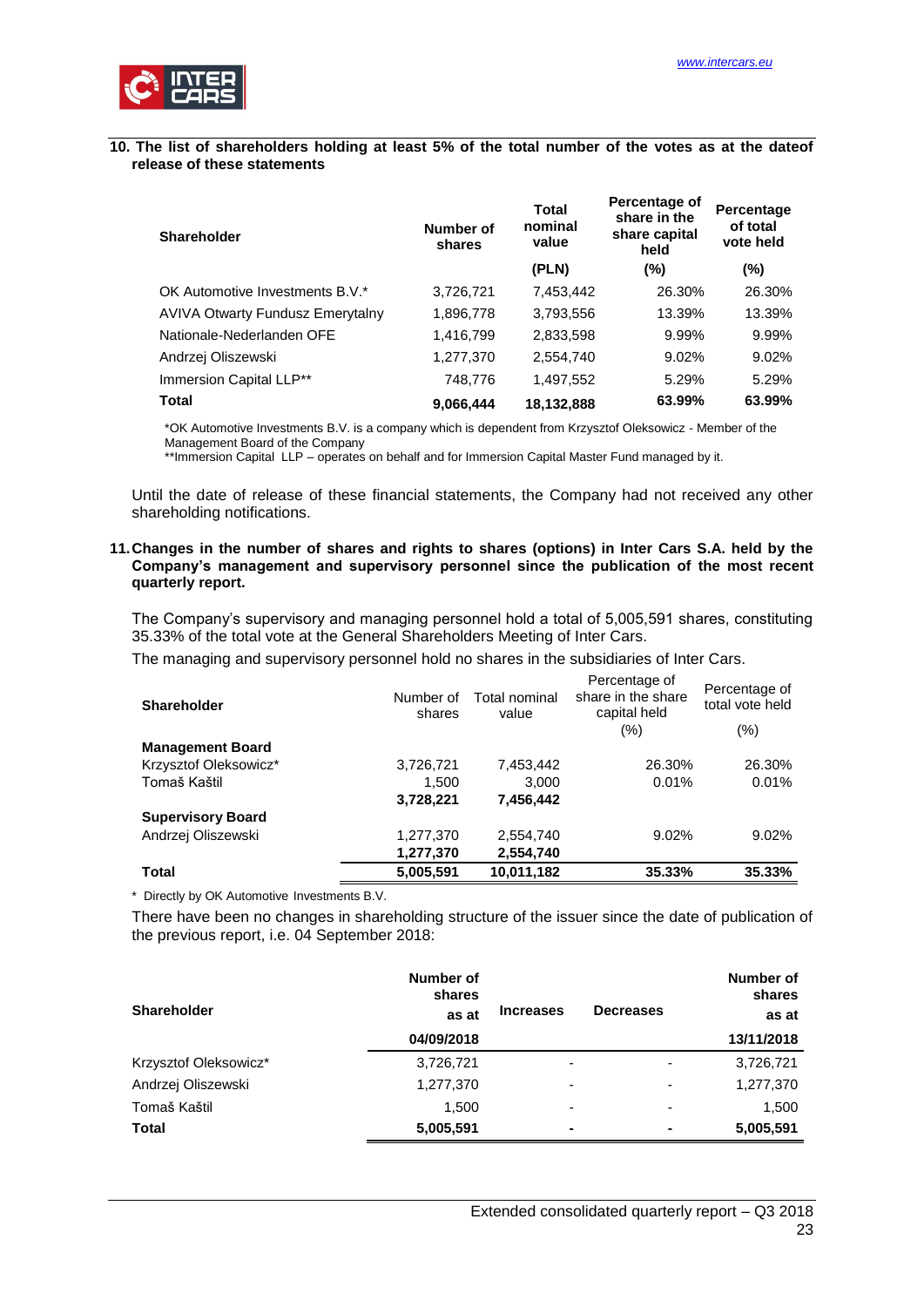

## <span id="page-23-0"></span>**12.Information on court, arbitration and administrative proceedings**

No proceedings were brought during the reporting period before any court or administrative body with respect to any liabilities or claims of Inter Cars S.A. or its subsidiary undertakings, whose aggregate value would represent 10% or more of the Company's equity.

Furthermore, no proceedings are pending before any court or administrative body with respect to any liabilities or claims of Inter Cars S.A. or its subsidiaries whose aggregate value would represent 10% or more of the Company's equity.

#### <span id="page-23-1"></span>**13.Transactions with related entities**

| (in thousand PLN)                                                                | 1.01.2018- | 1.01.2017- |
|----------------------------------------------------------------------------------|------------|------------|
|                                                                                  | 30.09.2018 | 30.09.2017 |
| Remuneration of the members of the Supervisory Board<br>and the Management Board |            |            |
| Remuneration of the members of the Supervisory Board                             | 424        | 235        |
| Remuneration of the members of the Management<br>Board                           | 10,905     | 5,167      |
|                                                                                  | 11,329     | 5,403      |
|                                                                                  | 1.01.2018- | 1.01.2017- |
|                                                                                  | 30.09.2018 | 30.09.2017 |
| Transactions with related entities                                               |            |            |
| Income on sales to related entities                                              | 1,807      | 1,507      |
| Purchase of goods and services from related entities                             | 13,412     | 15,299     |
|                                                                                  | 30/09/2018 | 31/12/2017 |
| Settlements with related entities                                                |            |            |
| Receivables from related entities                                                | 1,305      | 853        |
| Liabilities to related entities                                                  | 396        | 100        |

80% of the goods and services purchased from related entities relates to the standard distribution service settled based on the same principles as those applicable to all branches. Placement in this category results from the family ties between a branch director and one of the members of the management Board of Inter Cars S.A.

#### <span id="page-23-2"></span>**14.Other information which the Company deems relevant for the assessment of its personnel, assets, financial position and financial result or changes in any of the foregoing, and for the assessment of the Company's ability to perform its obligations**

This information is included in the section entitled "Factors and events of a non-recurring nature having a material bearing on the financial result, and a description of the Company's material achievements and failures along with a list of related key events."

#### <span id="page-23-3"></span>**15.Events subsequent to the balance sheet day as at which the report was prepared which may have a material bearing on the Company's future financial results**

On 29 October 2018 an annex was signed to the term loan and revolving credit agreement of 14 November 2016. On the basis of the annex the maturity date for revolving credit has been extended to 14 November 2019, while for term loans to 14 November 2021.

Pursuant to the provisions of the Annex, the maximum amount of revolving loans granted pursuant to the Loan Agreement was increased by PLN 63,000,000.00 and currently amounts to PLN 838,000,000.00.

The maximum total amount of term loans granted pursuant to the Loan Agreement has increased by PLN 37,000,000 and amounts to PLN 537,000,000.00

The rate of interest of the credits is variable and shall depend, for each interest rate period, on WIBOR interest reference rate, plus agreed on the basis of the New Credit Facility Agreement (at arm's length) margins of the creditors.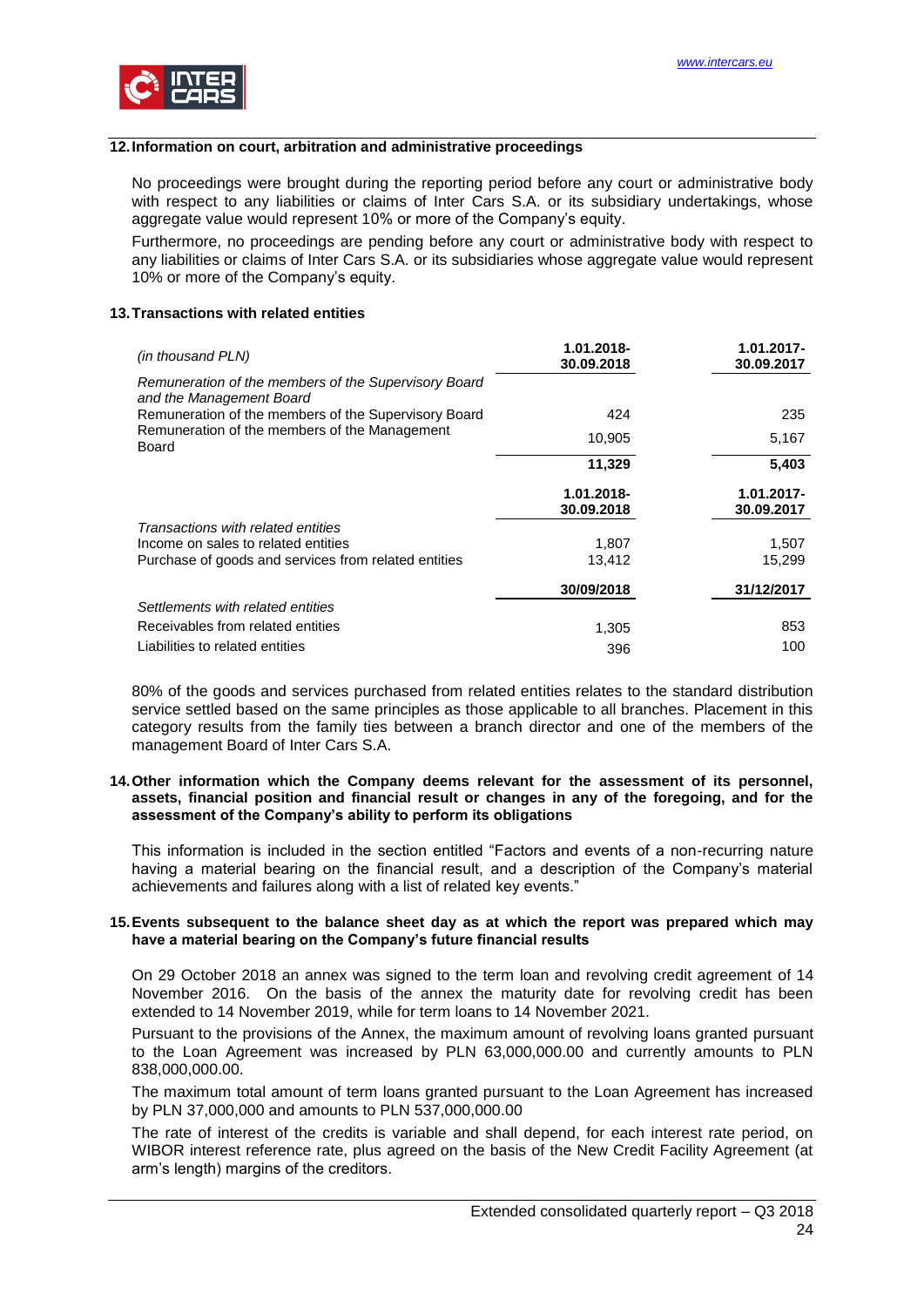

<span id="page-24-0"></span>**16.Information on material transactions with related entities concluded on terms other than at arm's length, including information on their amounts and nature.**

<span id="page-24-1"></span>All transactions with related entities were concluded at arm's length.

**17. Factors which in the Company's opinion will affect its financial results in the period covering at least the next quarter.**

Factors which in the Management Board's opinion will affect the Company's financial results in Q4 2018 include:

- *trends in the foreign exchange rates, mainly* EUR, USD and YEN against PLN, UAH, HUF, CZK, HRK, BGN and RON;
- $\checkmark$  trends in the demand from export customers, related mainly to political and legal situation in Ukraine;
- $\checkmark$  changes in interest rates, which will determine the amount of interest on contracted loans and thus affect the financial expenses;
- $\checkmark$  planned improvement in the stock turnover, which should reduce the financial costs by lowering the requirement for inventory financing;
- *optimization of logistics processes related to cost reductions*;
- enhanced awareness of the "Inter Cars" brand and obtaining new customers, which will contribute to the development of operating activities;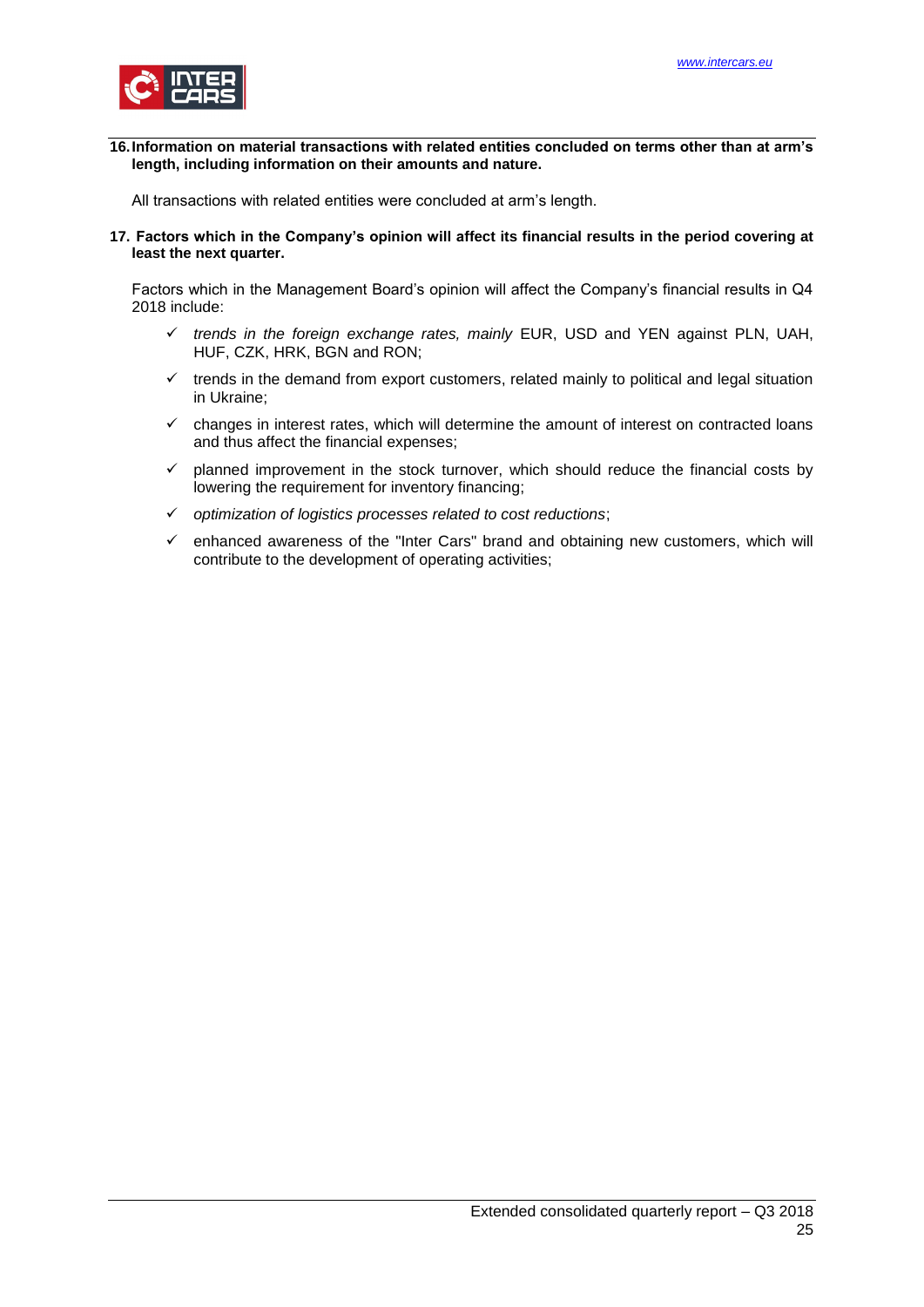

#### <span id="page-25-0"></span>**INTERIM CONDENSED SEPARATE FINANCIAL STATEMENTS OF INTER CARS S.A. FOR THE PERIOD FROM 01 JANUARY 2018 TO 30 SEPTEMBER 2018**

## <span id="page-25-1"></span>**Separate statement of financial position**

|                                                                       | 30/09/2018  | 31/12/2017 | 30/09/2017  |
|-----------------------------------------------------------------------|-------------|------------|-------------|
| (in thousand PLN)                                                     | not audited | audited    | not audited |
| <b>ASSETS</b>                                                         |             |            |             |
| <b>Non-current assets</b>                                             |             |            |             |
| Property, plant and equipment                                         | 149,578     | 145,968    | 145,590     |
| Intangible assets                                                     | 176,084     | 167,116    | 161,155     |
| Investment property                                                   | 1,991       | 1,991      | 1,991       |
| Investments in subordinated entities                                  | 418,193     | 416,106    | 416,106     |
| Investments available for sale                                        | 258         | 258        | 258         |
| Receivables                                                           | 22,315      | 19,566     | 20,992      |
|                                                                       | 768,419     | 751,005    | 746,092     |
| <b>Current assets</b>                                                 |             |            |             |
| Inventories                                                           | 1,525,058   | 1,149,732  | 1,381,116   |
| Trade and other receivables                                           | 1,351,100   | 1,064,555  | 1,083,231   |
| Income tax receivables                                                |             | 2,756      | 7,868       |
| Cash and cash equivalents                                             | 28,933      | 31,454     | 29,346      |
|                                                                       | 2,905,091   | 2,248,497  | 2,501,561   |
| <b>TOTAL ASSETS</b>                                                   | 3,673,510   | 2,999,502  | 3,247,653   |
| <b>LIABILITIES</b>                                                    |             |            |             |
| Equity                                                                |             |            |             |
| Share capital                                                         | 28,336      | 28,336     | 28,336      |
| Share premium account                                                 | 259,530     | 259,530    | 259,530     |
| Supplementary capital                                                 | 900,217     | 809,218    | 809,218     |
| Other reserve capitals                                                | 5,935       | 5,935      | 5,935       |
| Retained earnings                                                     | 199,002     | 101,382    | 138,102     |
|                                                                       | 1,393,020   | 1,204,401  | 1,241,121   |
| Long-term liabilities                                                 |             |            |             |
| Loan, borrowing and finance lease liabilities                         | 652,128     | 652,325    | 652,680     |
| Deferred income tax provisions                                        | (245)       | 6,518      | 13,804      |
|                                                                       | 651,883     | 658,843    | 666,484     |
| <b>Short-term liabilities</b>                                         |             |            |             |
| Trade and other liabilities                                           | 863,016     | 577,268    | 701,380     |
| Interest-bearing loans and borrowings, debt<br>securities and leasing | 744,409     | 549,795    | 629,487     |
| Liabilities of the reverse factoring                                  |             |            |             |
| Employee benefits                                                     | 10,884      | 9,195      | 9,181       |
| Income tax liabilities                                                | 10,298      |            |             |
|                                                                       | 1,628,607   | 1,136,258  | 1,340,048   |
| <b>TOTAL LIABILITIES</b>                                              | 3,673,510   | 2,999,502  | 3,247,653   |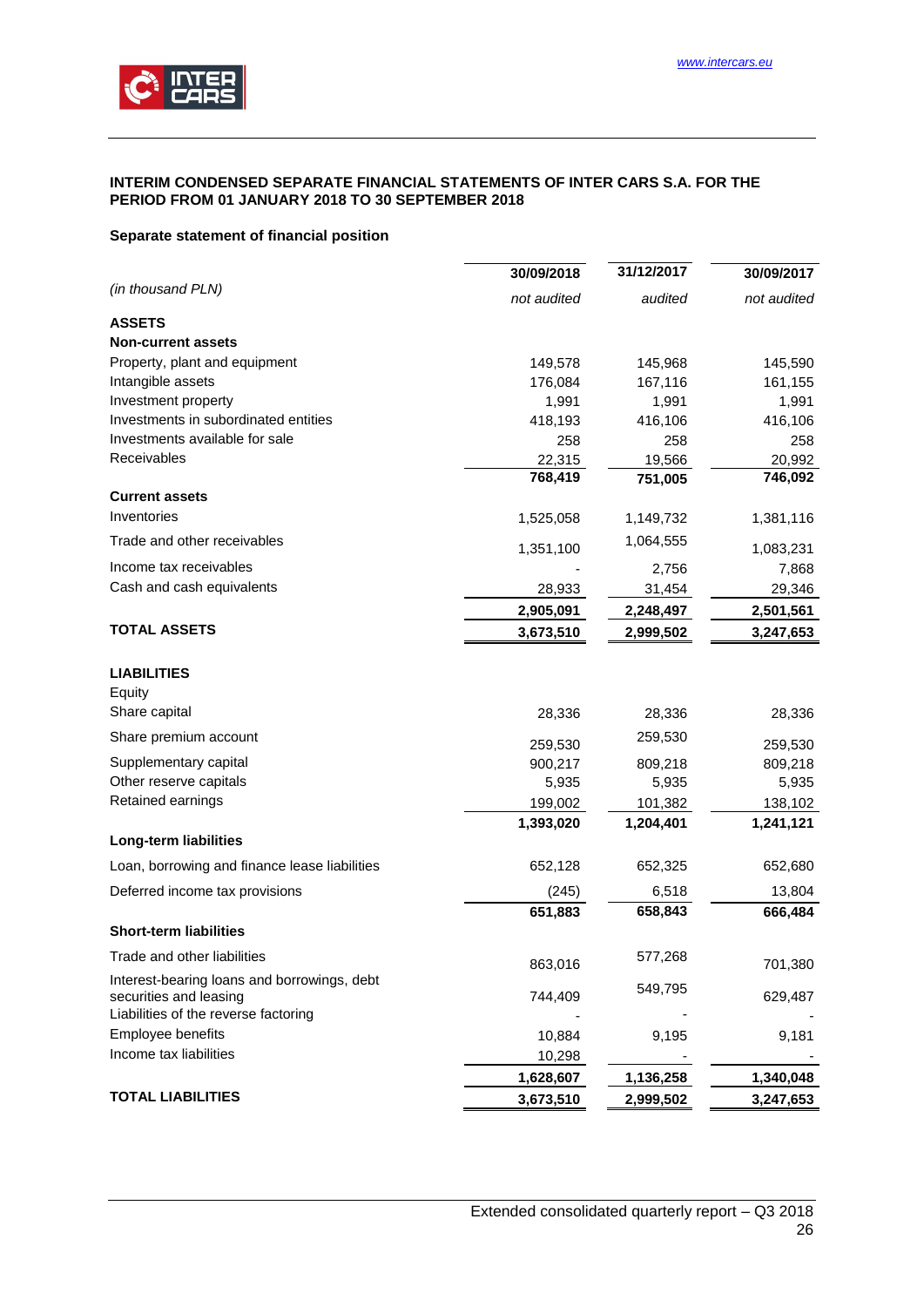

# <span id="page-26-0"></span>**Separate statement of comprehensive income**

| (in thousand PLN)                                          | for the period of 3 months<br>ended on 30 September |             | for the period of 9 months<br>ended on 30 September |             |  |
|------------------------------------------------------------|-----------------------------------------------------|-------------|-----------------------------------------------------|-------------|--|
|                                                            | 2018                                                | 2017        | 2018                                                | 2017        |  |
| <b>Continued activity</b>                                  |                                                     |             |                                                     |             |  |
| Revenues from the sale of products,<br>goods and materials | 1,533,574                                           | 1,357,585   | 4,381,821                                           | 3,889,106   |  |
| Cost of sales                                              | (1, 165, 414)                                       | (1,035,736) | (3,339,173)                                         | (2,990,515) |  |
| Gross profit on sales                                      | 368,160                                             | 321,849     | 1,042,648                                           | 898,591     |  |
| Other operating revenues                                   | 5,570                                               | 6,872       | 11,300                                              | 16,053      |  |
| Selling cost, general and administrative<br>expenses       | (170, 650)                                          | (161, 105)  | (518, 365)                                          | (439, 743)  |  |
| Costs of distribution service                              | (124, 975)                                          | (114, 842)  | (371, 770)                                          | (328, 057)  |  |
| Costs of license                                           |                                                     | (20, 969)   | (17, 893)                                           | (61, 160)   |  |
| Other operating costs                                      | (34, 794)                                           | (10, 848)   | (96, 397)                                           | (43,093)    |  |
| Operating profit                                           | 43,311                                              | 20,957      | 49,523                                              | 42,591      |  |
| Financial income                                           | 863                                                 | 816         | 1,812                                               | 2,093       |  |
| Dividends received                                         | 30,604                                              | (59)        | 183,285                                             | 128,327     |  |
| Exchange differences                                       | 5,504                                               | (2,637)     | (1,641)                                             | 1,268       |  |
| Financial costs                                            | (10, 077)                                           | (10, 471)   | (30, 321)                                           | (31, 483)   |  |
| Profit before tax                                          | 70,205                                              | 8,606       | 202,658                                             | 142,796     |  |
| Income tax                                                 | (2, 187)                                            | (1, 427)    | (3,980)                                             | (5,018)     |  |
| Net profit                                                 | 68,018                                              | 7,179       | 198,678                                             | 137,778     |  |
| <b>OTHER COMPREHENSIVE INCOME</b>                          |                                                     |             |                                                     |             |  |
| Total other comprehensive income, net                      |                                                     |             | $\blacksquare$                                      |             |  |
| <b>COMPREHENSIVE INCOME</b>                                | 68,018                                              | 7,179       | 198,678                                             | 137,778     |  |
| Net profit                                                 | 68,018                                              | 7,179       | 198,678                                             | 137,778     |  |
| Weighted-average number of ordinary<br>shares              | 14,168,100                                          | 14,168,100  | 14,168,100                                          | 14,168,100  |  |
| Earnings per ordinary share (in PLN)                       | 4.80                                                | 0.51        | 14.02                                               | 9.72        |  |
| Weighted-average diluted number of<br>ordinary shares      | 14,168,100                                          | 14,168,100  | 14,168,100                                          | 14,168,100  |  |
| Diluted earnings per ordinary share (in<br>PLN)            | 4.80                                                | 0.51        | 14.02                                               | 9.72        |  |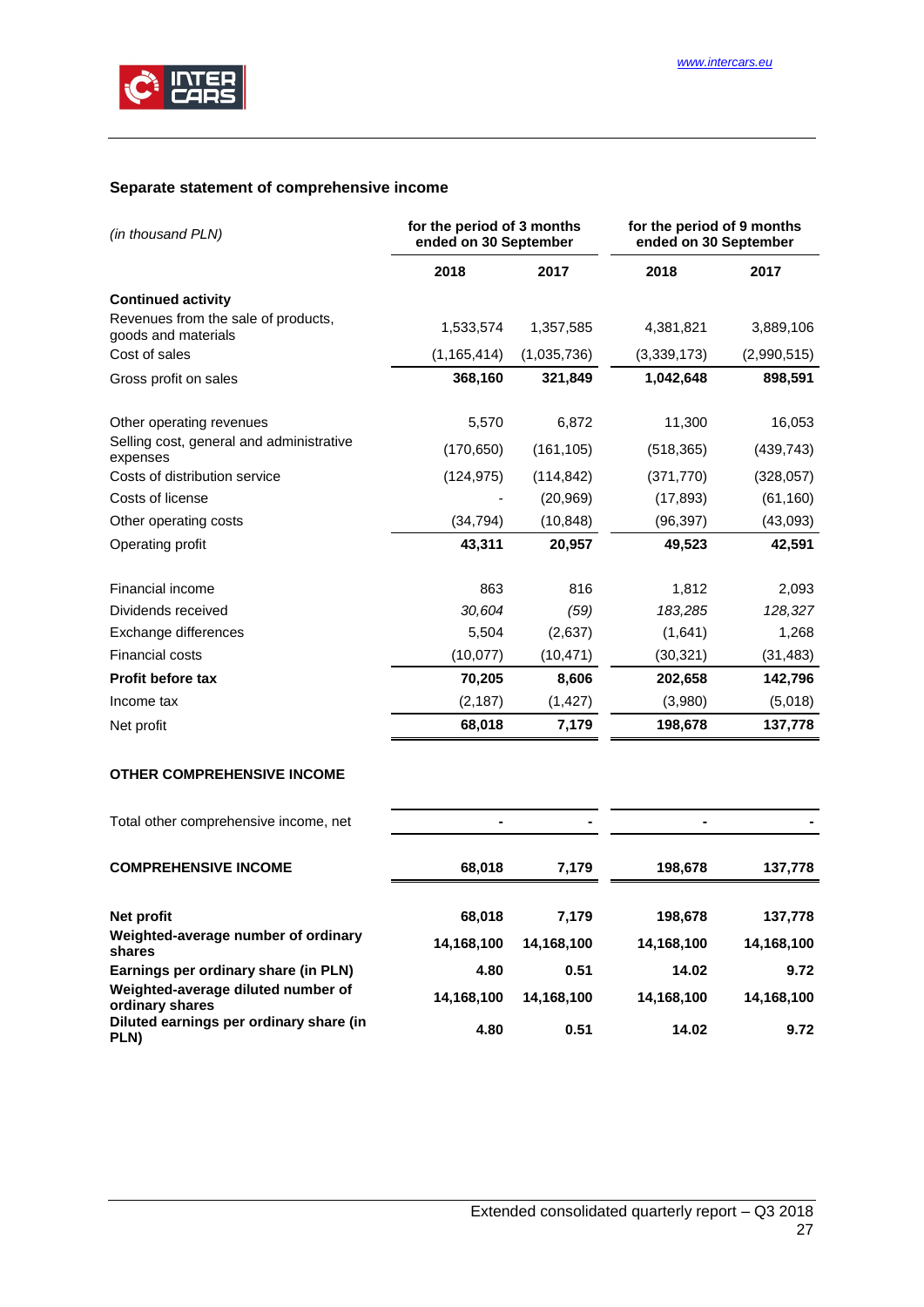

## **Separate statement of changes in equity**

## **for the period from 01 January 2018 to 30 September 2018**

| (in thousand PLN)                                                           | Share capital            | Share premium<br>account | Supplementar<br>y capital | Other reserve<br>capitals | Retained<br>earnings | <b>Total equity</b> |
|-----------------------------------------------------------------------------|--------------------------|--------------------------|---------------------------|---------------------------|----------------------|---------------------|
| As at 01 January 2018                                                       | 28,336                   | 259,530                  | 809,218                   | 5,935                     | 101,382              | 1,204,401           |
| <b>Statement of comprehensive income</b><br>Profit in the reporting period  |                          |                          |                           |                           | 198.678              | 198,678             |
| Total comprehensive income                                                  | $\overline{\phantom{0}}$ |                          |                           |                           |                      |                     |
| <b>Transactions with shareholders</b>                                       |                          |                          |                           |                           |                      |                     |
| Distribution of prior period profit - dividend                              |                          |                          |                           |                           | (10,059)             | (10, 059)           |
| Distribution of retained profits - carried over to<br>supplementary capital |                          |                          | 90.999                    |                           | (90, 999)            |                     |
| As at 30 September 2018                                                     | 28,336                   | 259,530                  | 900,217                   | 5,935                     | 199,002              | 1,393,020           |

## **for the period from 01 January 2017 to 31 December 2017**

| (in thousand PLN)                                                           | Share capital            | Share premium<br>account | Supplementar<br>y capital | Other reserve<br>capitals | Retained<br>earnings | <b>Total equity</b> |
|-----------------------------------------------------------------------------|--------------------------|--------------------------|---------------------------|---------------------------|----------------------|---------------------|
| As at 01 January 2017                                                       | 28,336                   | 259,530                  | 709,886                   | 5,935                     | 109,715              | 1,113,402           |
| <b>Statement of comprehensive income</b><br>Profit in the reporting period  |                          |                          |                           |                           | 101,058              | 101,058             |
| Total comprehensive income                                                  | $\overline{\phantom{0}}$ | -                        | $\overline{\phantom{0}}$  | $\overline{\phantom{a}}$  | 101.058              | 101,058             |
| <b>Transactions with shareholders</b>                                       |                          |                          |                           |                           |                      |                     |
| Distribution of prior period profit – dividend                              | $\overline{\phantom{0}}$ | -                        | $\overline{\phantom{a}}$  |                           | (10,059)             | (10, 059)           |
| Distribution of retained profits - carried over to<br>supplementary capital |                          |                          | 99,332                    |                           | (99, 332)            |                     |
| As at 31 December 2017                                                      | 28,336                   | 259,530                  | 809,218                   | 5,935                     | 101,382              | 1,204,401           |

Extended consolidated quarterly report – Q3 2018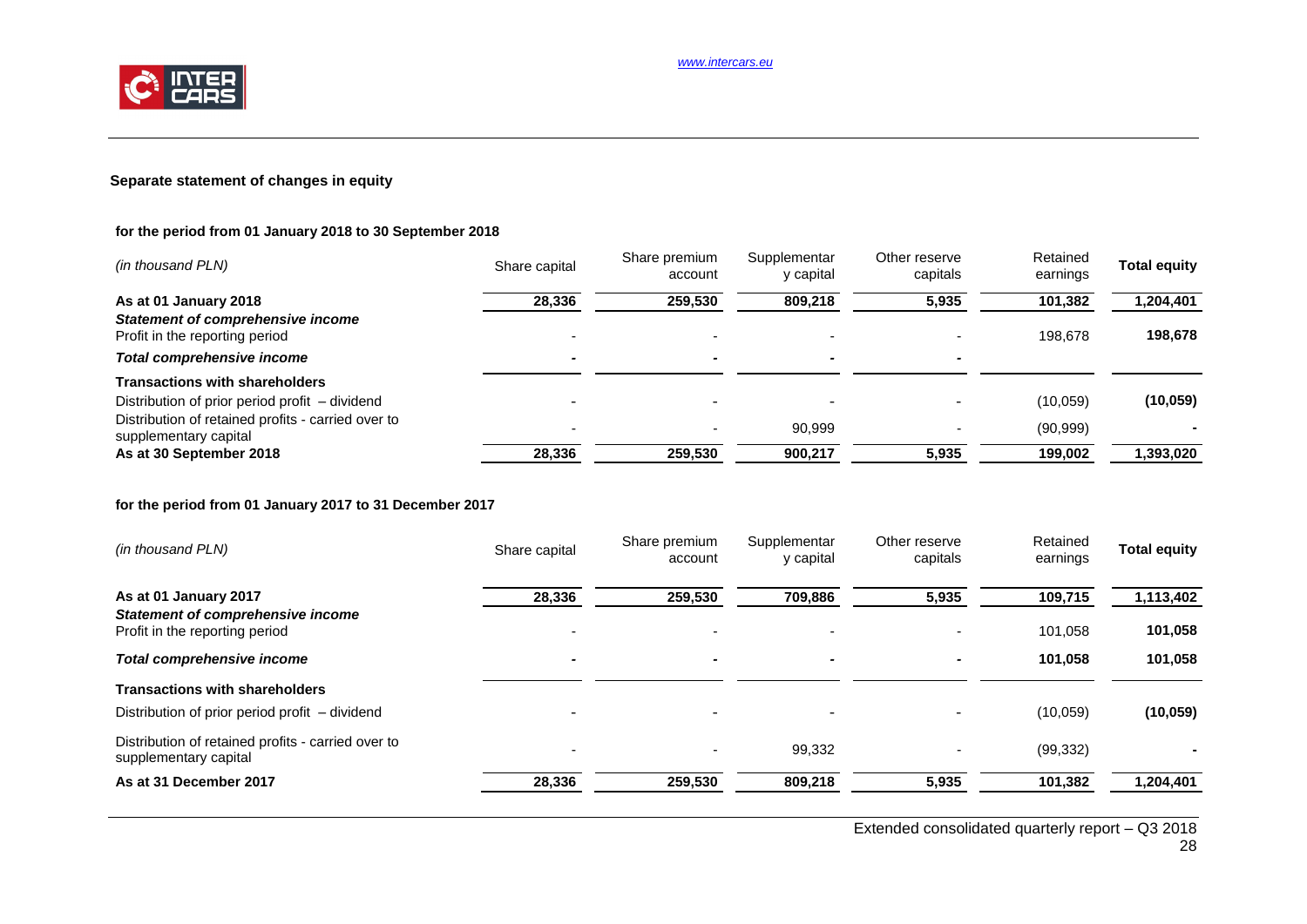

# **for the period from 01 January 2017 to 30 September 2017**

| (in thousand PLN)                                | Share capital | Share premium<br>account | Supplementary<br>capital | Other reserve<br>capitals | Retained earnings | <b>Total</b> |
|--------------------------------------------------|---------------|--------------------------|--------------------------|---------------------------|-------------------|--------------|
| As at 01 January 2017                            | 28,336        | 259,530                  | 709,886                  | 5,935                     | 109,715           | 1,113,402    |
| Statement of comprehensive income                |               |                          |                          |                           |                   |              |
| Net profit in the reporting period               |               |                          |                          |                           | 137.778           | 137,778      |
| <b>Transactions with shareholders</b>            |               |                          |                          |                           |                   |              |
| Distribution of prior period profit - allocation |               |                          |                          |                           |                   |              |
| to reserve capitals                              |               |                          | 99,332                   |                           | (99, 332)         |              |
| Distribution of prior period profit – dividend   |               |                          |                          |                           | (10,059)          | (10, 059)    |
| As at 30 September 2017 (not audited)            | 28,336        | 259,530                  | 809,218                  | 5,935                     | 138,102           | 1,241,121    |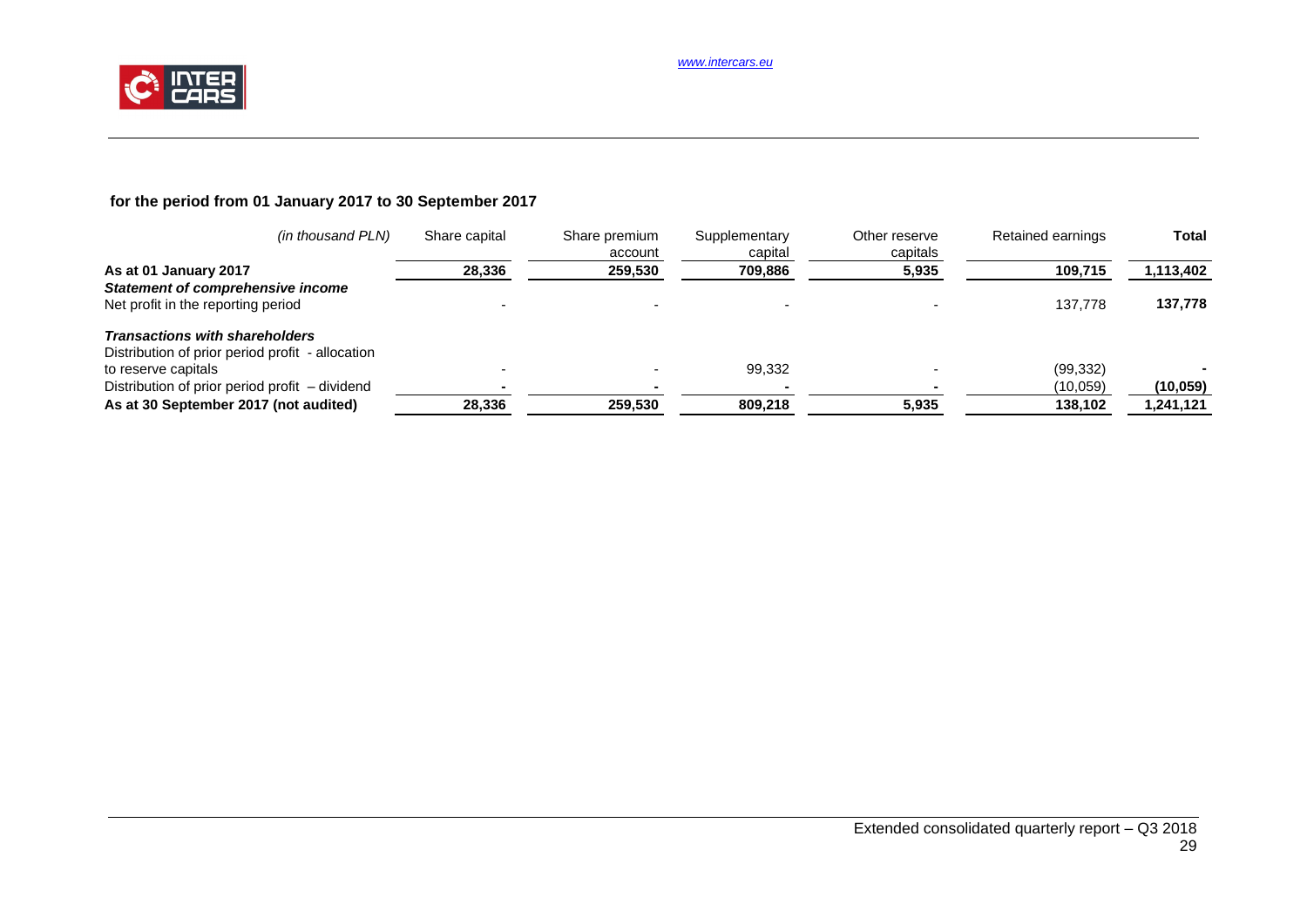

## <span id="page-29-0"></span>**Separate statement of cash flows**

| (in thousand PLN)                                                             | 1.01.2018-<br>30.09.2018 | 1.01.2017-<br>30.09.2017 |
|-------------------------------------------------------------------------------|--------------------------|--------------------------|
| Cash flows from operating activities                                          |                          |                          |
| Profit (loss) before tax                                                      | 202,658                  | 142,796                  |
| Adjustments:                                                                  |                          |                          |
| Depreciation and amortization                                                 | 20,769                   | 17,984                   |
| Foreign exchange gains /losses                                                | 7,011                    | (352)                    |
| (Profit) /loss on the sale of property, plant and equipment                   | 258<br>23,643            | 1,726<br>24,795          |
| Net interest and share in profits<br>Net dividends                            | (183, 285)               | (128, 327)               |
| Other adjustments, net                                                        | (270)                    | (34)                     |
| Operating profit before changes in the working capital                        | 70,784                   | 58,588                   |
| Increase (decrease) in inventories                                            | (375, 324)               | (391, 828)               |
| Change in receivables                                                         | (285, 108)               | (174, 694)               |
| Change in short-term liabilities                                              | 284,083                  | 244,201                  |
| Cash generated by operating activities                                        | (305, 565)               | (263, 733)               |
| Corporate income tax paid                                                     | 2,311                    | (5,042)                  |
| Net cash from operating activities                                            | (303, 253)               | (268, 775)               |
| Cash flow from investing activities                                           |                          |                          |
| Proceeds from the sale of plant, property, equipment and intangible<br>assets | 1,007                    | 665                      |
| Purchase of property, plant, equipment and intangible assets                  | (28, 562)                | (29, 592)                |
| Purchase of financial assets in related and other entities                    | (2,088)                  | (12007)                  |
| Repayment of loans granted<br>Loans granted                                   | 729<br>(4,077)           | 3,731<br>(600)           |
| Interest received                                                             | 1,206                    | 685                      |
| Dividends received                                                            | 183,285                  | 128,327                  |
| Net cash from investing activities                                            | 151,500                  | 91,209                   |
| Cash flow from financing activities                                           |                          |                          |
| (repayments) / proceeds from loans and lease                                  | 193,570                  | 315,566                  |
| Interest paid                                                                 | (22, 969)                | (21,063)                 |
| Financial lease contracts liabilities                                         | (3, 314)                 | (2,630)                  |
| Payment of the factoring                                                      |                          | (101,000)                |
| Dividend paid                                                                 | (10,059)                 | (10, 059)                |
| Deposits received (returned)                                                  |                          | (30)                     |
| Net cash from financing activities                                            | 149,233                  | 180,783                  |
| Net change in cash and cash equivalents                                       | (2,521)                  | 3,217                    |
| Cash and cash equivalents at the beginning of the period                      | 31,454                   | 26,129                   |
| Cash and cash equivalents at the end of the period                            | 28,933                   | 29,346                   |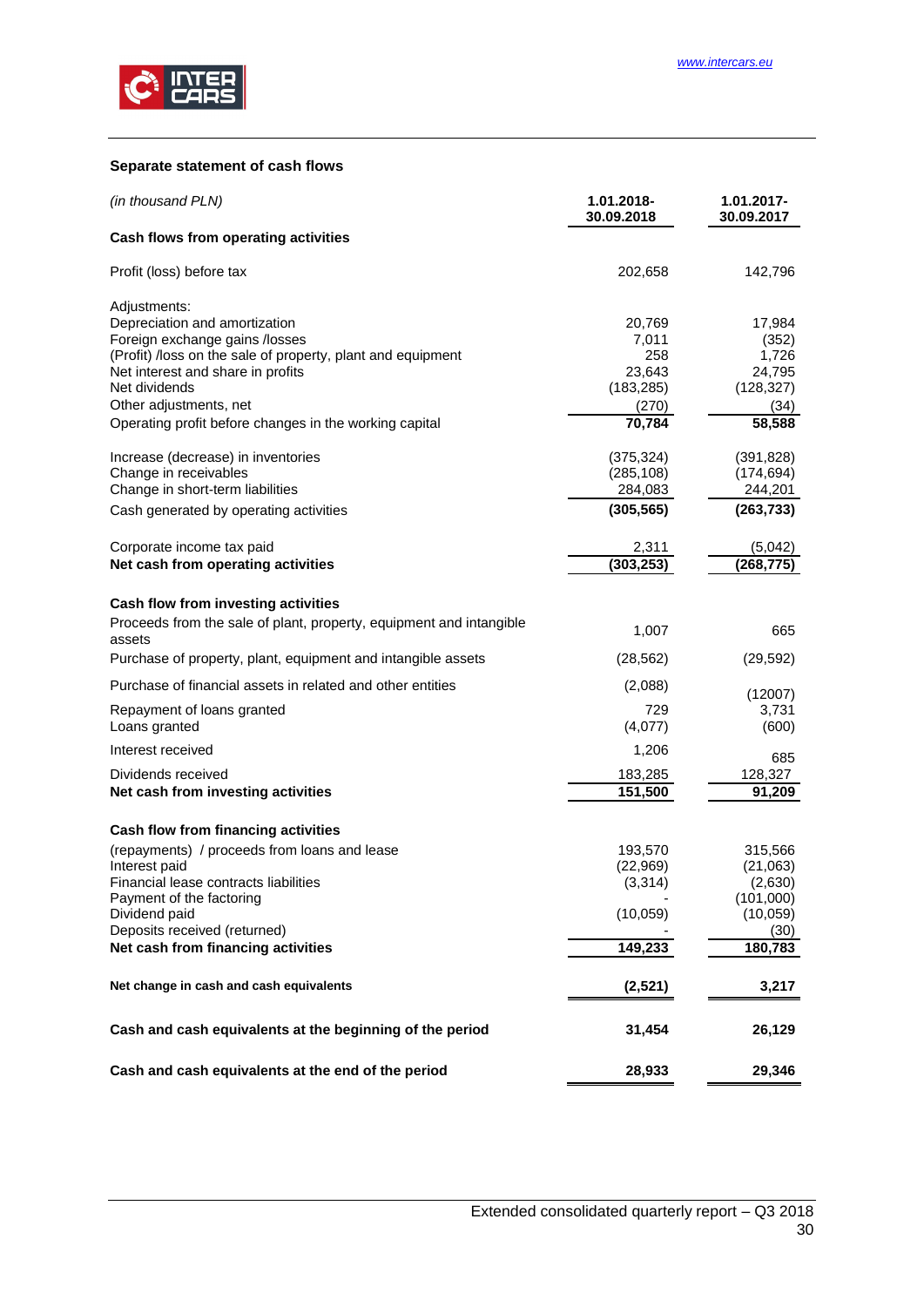# <span id="page-30-0"></span>**1. Accounting principles**

The accounting principles applied by Inter Cars are the same as those applied by the Group, with the exception of interest in subsidiaries, valued at the historical costs minus revaluation write-downs.

## <span id="page-30-1"></span>**2. Investments in subordinated entities**

| Investments in subordinated entities as at 31/12/2017                   | 416.106 |
|-------------------------------------------------------------------------|---------|
| Increase in share capital in Inter Cars d o.o. (Bosnia and Herzegovina) | 2.088   |
| Investments in subordinated entities as at 30/09/2018                   | 418.194 |

## <span id="page-30-2"></span>**3. Transactions with related entities in the condensed standalone financial statements**

|                                                    | <b>Sales revenue</b>     |                          | Purchase of goods and<br>services |                          |
|----------------------------------------------------|--------------------------|--------------------------|-----------------------------------|--------------------------|
|                                                    | 1.01.2018-<br>30.09.2018 | 1.01.2017-<br>30.09.2017 | 1.01.2018-<br>30.09.2018          | 1.01.2017-<br>30.09.2017 |
| Inter Cars Ukraine LLC                             | 68,196                   | 51,705                   |                                   |                          |
| Q-Service Sp. z o.o.                               | 2,900                    | 5,002                    | 210,270                           | 118,232                  |
| Lauber Sp. z o.o.                                  | 5,515                    | 5,743                    | 34,276                            | 33,538                   |
| Inter Cars Ceska Republika                         | 105,360                  | 106,444                  | 3,965                             | 2,160                    |
| Inter Cars Slovenska Republika                     | 118,873                  | 86,482                   | 1,874                             | 1,126                    |
| Feber Sp. z o.o.                                   | 755                      | 923                      | 5,880                             | 5,330                    |
| Inter Cars Lietuva UAB                             | 141,087                  | 49,696                   | 16,572                            | 10,426                   |
| IC Development & Finance Sp. z<br>0.0.             | 16                       |                          | 756                               | 783                      |
| Inter Cars Italia srl.                             | 499                      | 18,925                   | 174                               | 93                       |
| Inter Cars d.o.o.                                  | 78,689                   | 74,355                   | 2,211                             | 1,392                    |
| JC Auto S.A.                                       | 64                       |                          | $\Omega$                          |                          |
| Inter Cars Hungária Kft                            | 88,453                   | 103,185                  | 3,483                             | 72,585                   |
| Inter Cars Romania s.r.l.                          | 193,502                  | 215,916                  | 4,002                             | 3,491                    |
| Armatus sp. z o.o.                                 | 3                        | 4                        | 1,744                             | 5,084                    |
| Cleverlog Autoteile BmbH                           | 48,774                   | 26,350                   | 52                                |                          |
| Inter Cars Latvija SIA                             | 79,544                   | 104,994                  | 1,914                             | 1,961                    |
| Inter Cars Bulgaria Ltd.                           | 26,603                   | 15,441                   | 765                               | 275                      |
| <b>Inter Cars Marketing Services</b><br>Sp. z o.o. | 140                      | 183                      | 39,248                            | 74,467                   |
| ILS Sp. z o.o.                                     | 4,512                    | 5,729                    | 285,146                           | 256,073                  |
| Q-Service Truck Sp. z o.o.                         | 409                      | 281                      | 14,876                            | 10,826                   |
| Inter Cars Malta Limited                           |                          | 2                        | 240,602                           | 198,082                  |
| Inter Cars d o.o. (Slovenia)                       | 3,503                    | 5,696                    | 224                               | 102                      |
| Inter Cars Eesti OU                                | 15,559                   | 6,123                    | 357                               | 116                      |
| ILS Latvijas filialie                              | 32                       | 53                       |                                   |                          |
| Inter Cars Piese Auto s.r.l.                       | 30                       |                          |                                   |                          |
| Inter Cars Greece Ltd.                             | 31                       |                          |                                   |                          |
|                                                    | 983,047                  | 883,232                  | 868,393                           | 796,142                  |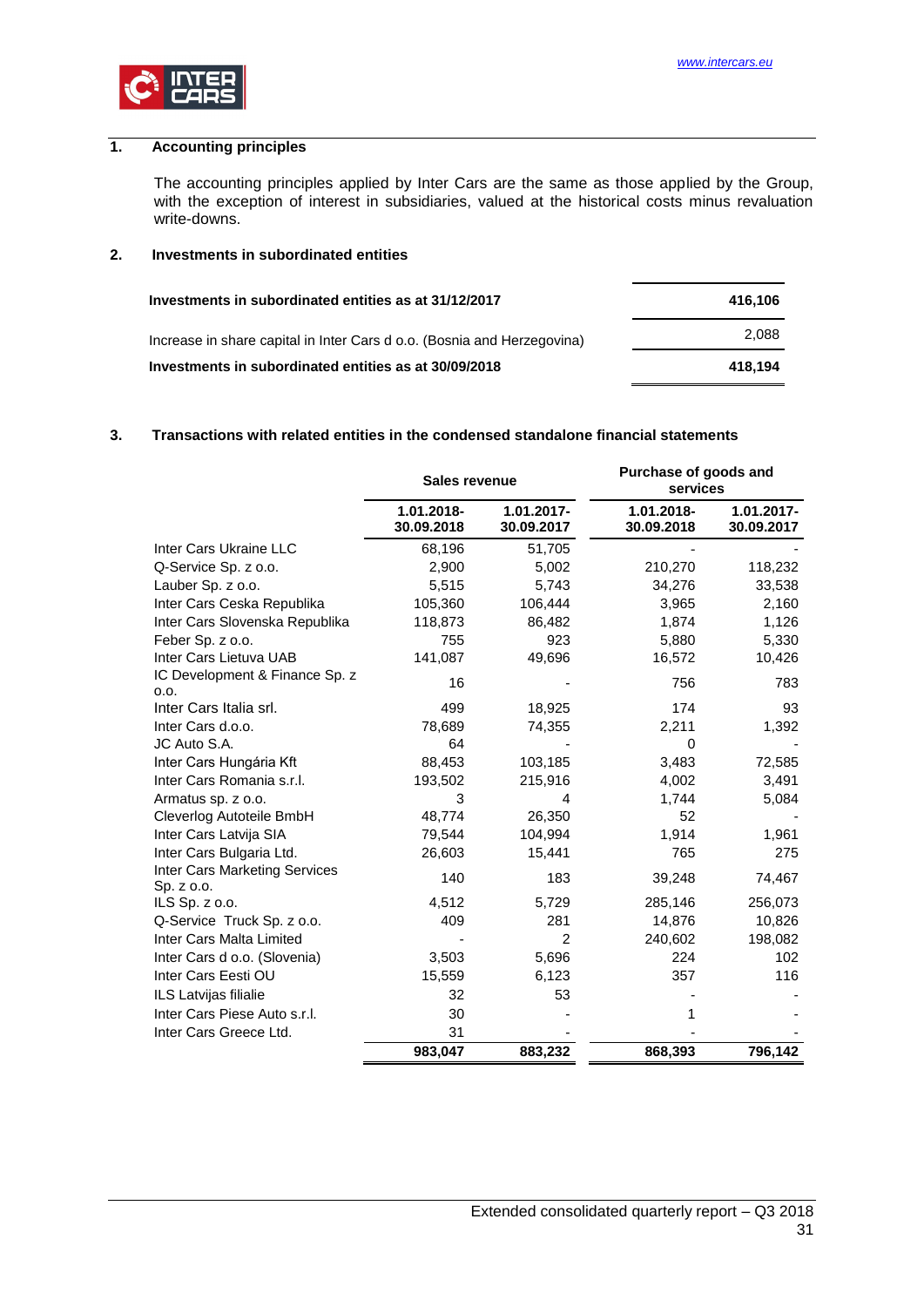

## Transactions with related entities in the condensed standalone financial statements (continued)

| <b>Settlement</b>                                         | Receivables as at |            | <b>Liabilities as at</b> |            |  |
|-----------------------------------------------------------|-------------------|------------|--------------------------|------------|--|
|                                                           | 30/09/2018        | 31/12/2017 | 30/09/2018               | 31/12/2017 |  |
| Inter Cars Ukraine LLC                                    | 54,126            | 40,064     |                          |            |  |
| Lauber Sp. z o.o.                                         | 15,661            | 13,253     | 9,056                    | 4,319      |  |
| Inter Cars Ceska Republika                                | 38,505            | 31,100     | 7                        | 747        |  |
| Inter Cars Slovenska Republika                            | 44,595            | 30,259     |                          | 237        |  |
| Feber Sp. z o.o.                                          | 54                | 3          | 9,013                    | 7,871      |  |
| Inter Cars Lietuva UAB                                    | 52,075            | 27,783     | 191                      | 855        |  |
| Inter Cars Italia s.r.l.                                  | 20,414            | 24,693     | 13                       | 1,438      |  |
| Inter Cars d.o.o. (Croatia)                               | 121,439           | 97,882     | 14                       | 971        |  |
| JC Auto S.A.                                              | 290               | 220        |                          |            |  |
| Inter Cars Hungária Kft.                                  | 71,129            | 47,426     | 235                      | 3,166      |  |
| JC Auto s.r.o.                                            | 4,129             | 4,032      |                          |            |  |
| Inter Cars Romania s.r.l.                                 | 290,070           | 240,526    | 81                       | 2,910      |  |
| Inter Cars Latvija SIA                                    | 64,400            | 66,686     | 57                       | 536        |  |
| Inter Cars Cyprus Ltd.                                    |                   |            | 4                        | 4          |  |
| Cleverlog-Autoteile GmbH                                  | 4,649             | 1,808      |                          | 597        |  |
| Inter Cars Bulgaria EOOD                                  | 10,149            | 5,995      | 32                       | 1,036      |  |
| Inter Cars Marketing Services Sp. z o.o.                  | 180               | 465        | 125,178                  | 104,697    |  |
| ILS Sp. z o.o.                                            | 2,753             | 12,126     | 64,215                   | 44,723     |  |
| Inter Cars Malta Holding Limited                          | 1,043             | 1,043      | (19)                     | (19)       |  |
| Inter Cars Malta Limited                                  | 16,937            | 17,076     | 77,222                   | 43,851     |  |
| Q-service Truck Sp. z o.o.                                | 21                | 47         | 4,018                    | 1,098      |  |
| Inter Cars INT d .o.o. (Slovenia)                         | 1,511             | 1,462      |                          | 293        |  |
| Inter Cars Eesti OU                                       | 3,728             | 2,603      | 106                      | 894        |  |
| Q-Service Sp. z o.o.                                      | 94                | 17         | 44,333                   | 27,158     |  |
| ILS Latvijas filialie                                     | 12                | 12         |                          |            |  |
| IC Development & Finance Sp. z o.o.                       | 48                | 32         | 1,681                    | 1,324      |  |
| Armatus sp. z o.o.                                        |                   | 583        | (287)                    |            |  |
| Inter Cars Piese Auto s.r.l.                              | (84)              |            |                          |            |  |
| Inter Cars Greece Ltd.                                    | (3,294)           |            |                          |            |  |
| Intermeko Europe Sp. z o.o.                               | 11                |            | 29                       | 41         |  |
| Gross receivables / liabilities from<br>subsidiaries      | 814,645           | 667,194    | 335,180                  | 248,747    |  |
| Revaluation write-down on receivables (JC<br>Auto s.r.o.) | (4,009)           | (4,009)    |                          |            |  |
| Reserves for returns                                      | (43, 697)         | (43, 697)  |                          |            |  |
| Net receivables / liabilities from subsidiaries           | 766,939           | 619,488    | 335,180                  | 248,747    |  |

| Dividends payable                        |            |
|------------------------------------------|------------|
| Receivables from subsidiaries            | 30/09/2018 |
| Lauber Sp. z o.o.                        | 1.246      |
| Inter Cars Marketing Services Sp. z o.o. | 55.520     |
| Q-SERVICE TRUCK Sp z o.o.                | 1.043      |
| Q-Service Sp. z o.o.                     | 14.091     |
| Gross receivables on dividend            | 71,900     |